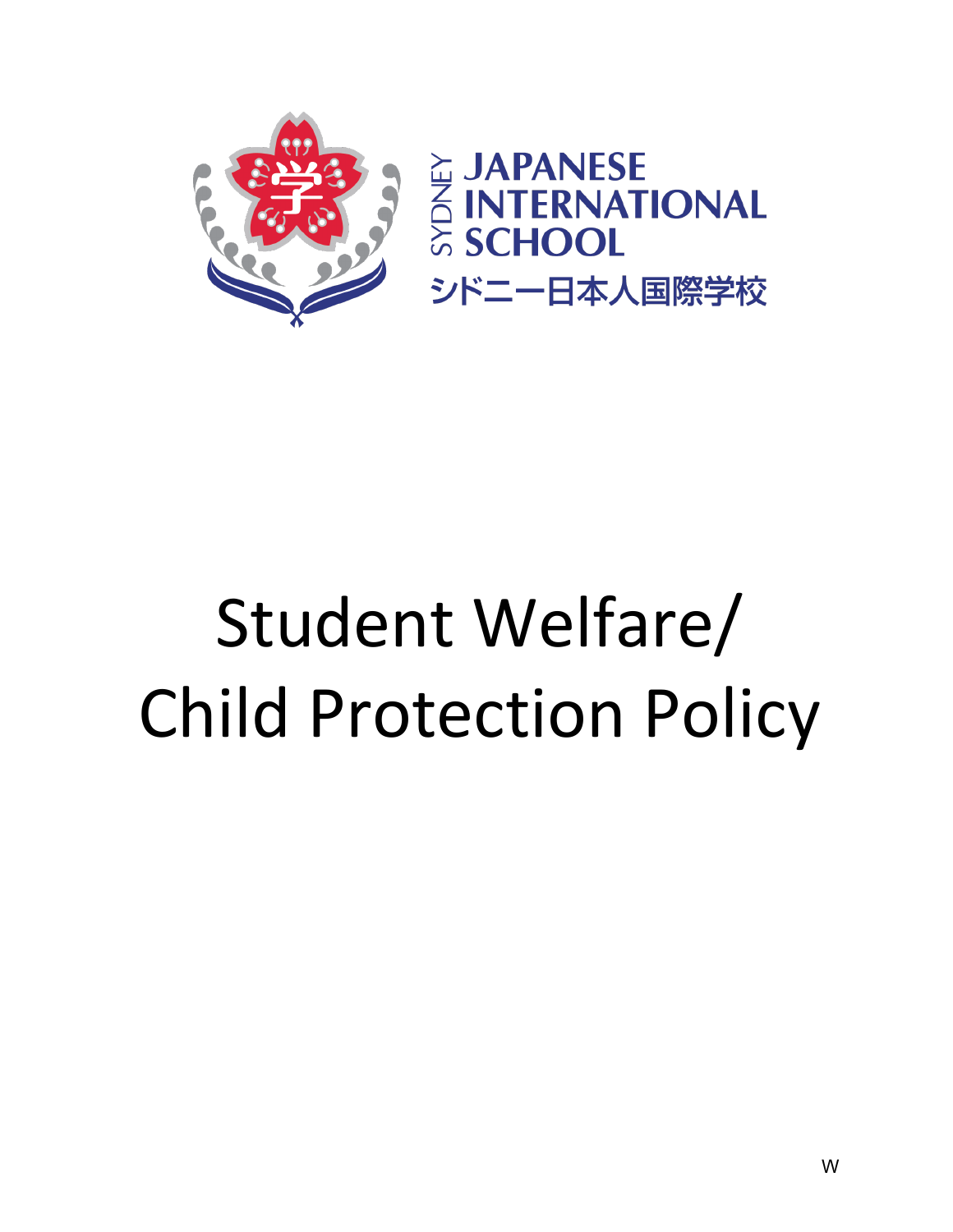# **TABLE OF CONTENTS**

| <b>STUDENT WELFARE</b><br>I.                     |                |  |  |
|--------------------------------------------------|----------------|--|--|
| SAFE AND SUPPORTIVE ENVIRONMENT                  |                |  |  |
| Support                                          | 4              |  |  |
| Security                                         | 4              |  |  |
| Supervision                                      | 4              |  |  |
| Conduct                                          | 4              |  |  |
| <b>Complaints and Grievances</b>                 | 5              |  |  |
| Pastoral Care                                    | 5              |  |  |
| Communication                                    |                |  |  |
| Conduct for the care and protections of children | 5              |  |  |
| Duty of Care and Legal Liability                 | 6              |  |  |
| Obligations for staff to report                  | $\overline{7}$ |  |  |
| <b>GENERAL GUIDELINES</b><br>Ш.                  |                |  |  |
| <b>Supervision of Students</b>                   | 8              |  |  |
| Relationship with Students                       | 8              |  |  |
| Interactions between Staff                       |                |  |  |
| Discipline of Students                           |                |  |  |
| <b>Communication Issues</b>                      |                |  |  |
| Excursions                                       | 12             |  |  |
| Duty to Disclose                                 | 12             |  |  |
| <b>CHILD PROTECTION POLICY</b><br>Ш.             |                |  |  |
| Purpose and Scope                                | 13             |  |  |
| Key Legislations                                 | 13             |  |  |
| <b>Compliance and Records</b>                    | 14             |  |  |
| <b>Child Protection</b>                          | 14             |  |  |
| 15<br>Training                                   |                |  |  |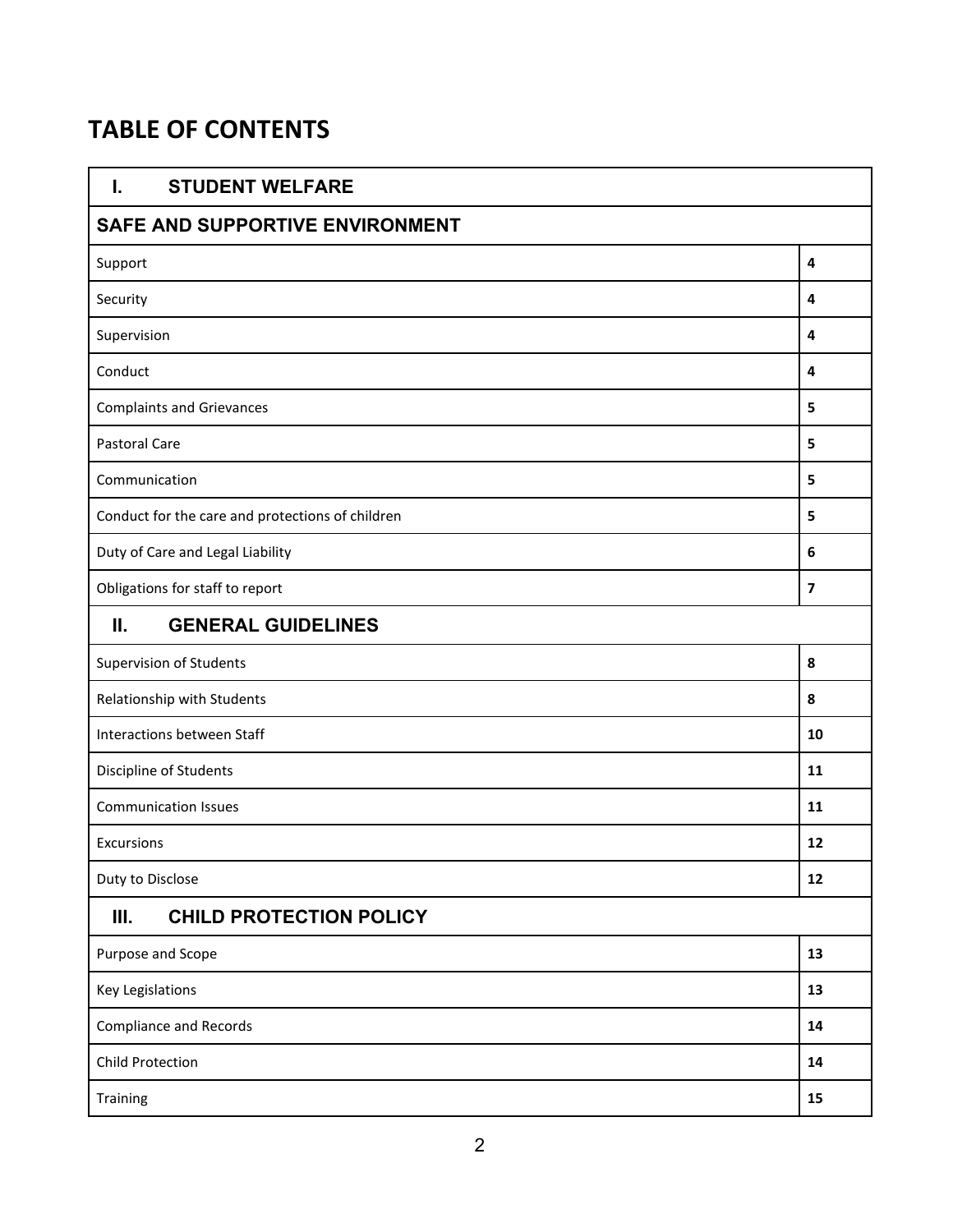| Working With Children                                                | 16 |
|----------------------------------------------------------------------|----|
| <b>Mandatory Reporting</b>                                           | 20 |
| <b>Reportable Conduct</b>                                            | 22 |
| <b>Criminal Offences</b>                                             | 31 |
|                                                                      |    |
| Staff Acknowledgement of Student Welfare and Child Protection Policy | 31 |
| References                                                           | 33 |
| <b>Incident Report</b>                                               | 34 |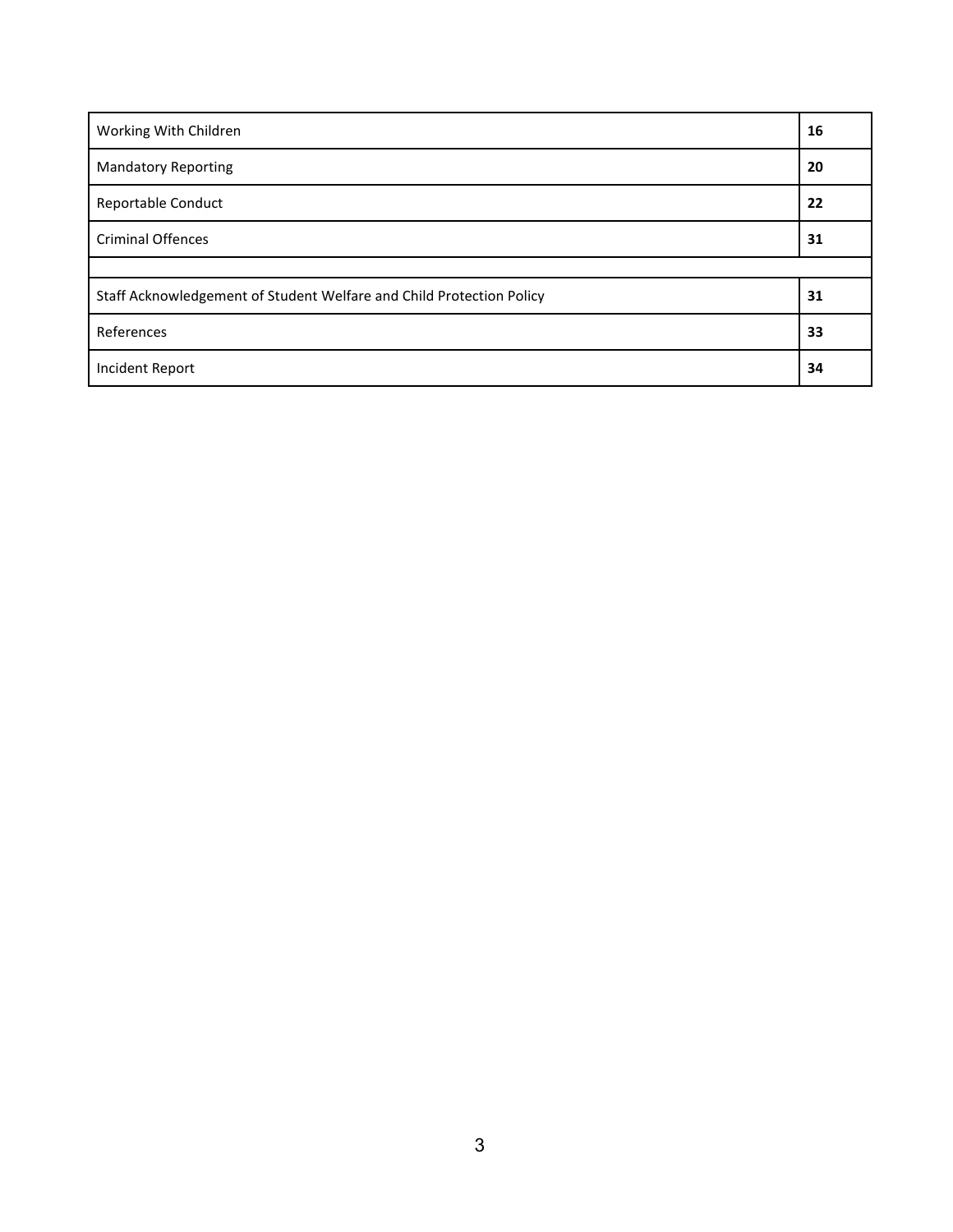# **I. STUDENT WELFARE**

# **Safe and Supportive Environment**

Sydney Japanese International School (SJIS) aims to provide a safe and supportive environment for its students to learn in.

# **1. Support**

SJIS wishes to promote a learning environment where teachers and pupils should be mutually supportive. Our Students and Teachers should respect each other and not engage in conduct which undermines this mutual trust and support, and also respects the philosophy and ethics of our School. SJIS encourages consultation between all members of our school community in matters which affect them.

# **2. Security**

SJIS will implement measures designed to promote the safety and wellbeing of our students, particularly having regard to its professional judgement as to what is required and will include in its consideration such matters:

- a) appropriate levels of supervision;
- b) security of buildings;
- c) procedures in case of fire;
- d) use of grounds and facilities;
- e) travel on School-related activities;
- f) other appropriate matters.

The implementation of these requirements and procedures will be monitored for compliance from time to time.

# **3. Supervision**

Appropriate measures will be taken by SJIS staff to seek to ensure that all students are adequately cared for and supervised while undertaking both on-site and off-site activities, bearing in mind the type of activities and age of the students involved.

# **4. Conduct**

SJIS has put in place a **Code of Conduct** for staff and students which may be supplemented from time to time by specific rules and directives. The Code of Conduct will include such matters as:

- a) the rights and responsibilities of students and staff within the school community;
- b) behaviour management;
- c) the role of any school leadership system (or equivalent) in the school and the monitoring of that system; and
- d) the management and reporting of serious incidents.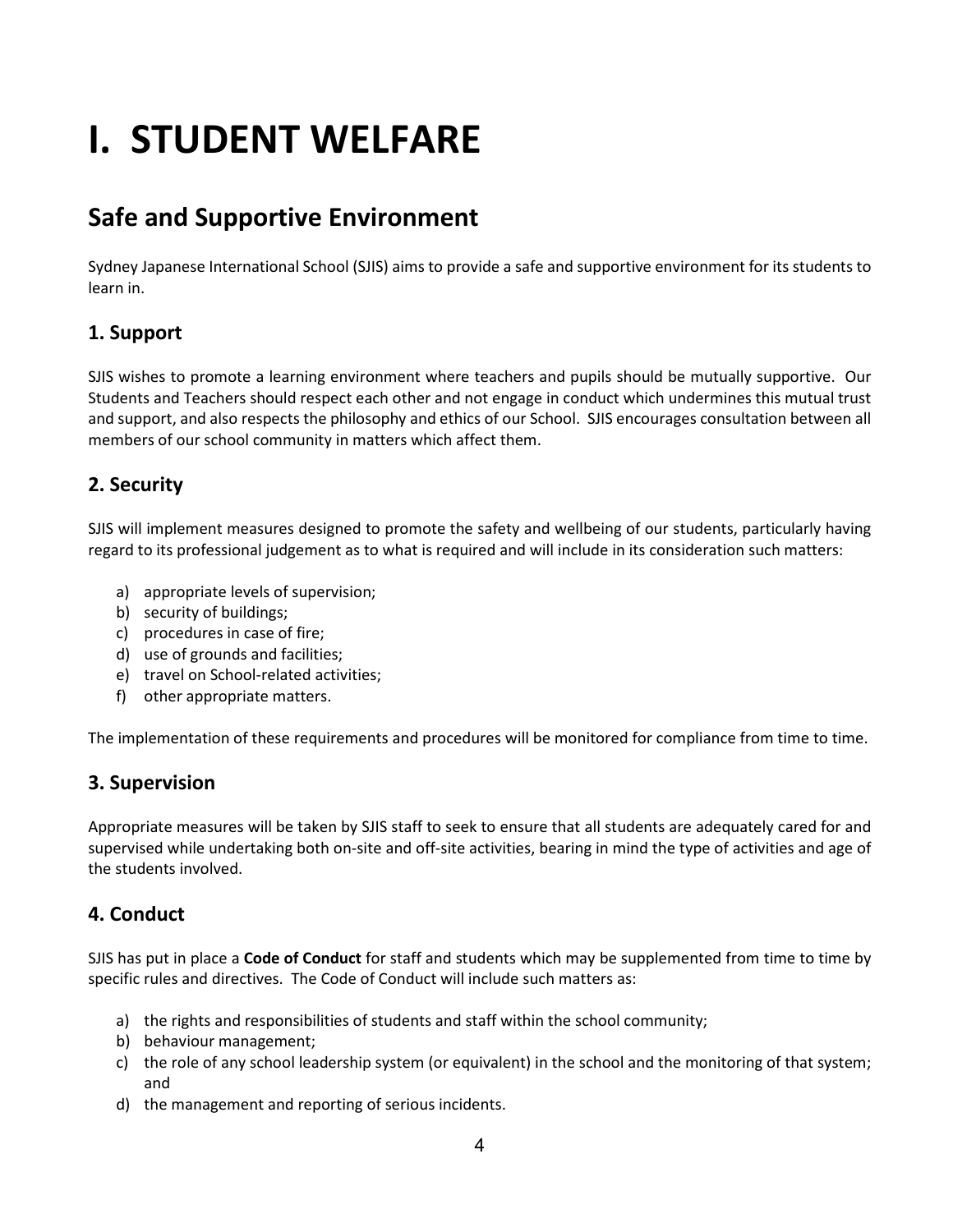SJIS has continued to follow and implement appropriate behaviour management practices for students, consistent with the philosophy of the School and with other aspects of this policy.

# **5. Complaints and Grievances**

SJIS will have in place processes for dealing with complaints and grievances raised by students, teachers, staff and/or parents. These processes will incorporate, as appropriate, principles of procedural fairness. (**Complaints and Grievances Policy**)

# **6. Pastoral Care**

The School will take reasonable measures to identify students with special needs and provide them with an appropriate level of support to assist such students with their schooling with minimal disruption, taking into account the resources available.

Students requiring health and/or medical services and support or medication will be assisted to access these in an appropriate manner.

# **7. Communication**

The School will provide both formal and informal mechanisms to facilitate communication between those with an interest in the student's education and well-being. This may include communications between some or all of the following: student; parent or guardian or other significant family member of the student; teacher; principal; representative or an appropriate government, welfare, health or other authority.

Welfare procedures for students undertaking courses/subjects with an external provider for the purposes of their schooling.

All of the above policies and procedures will apply when the School has made arrangements for students of the School to undertake courses, subjects, tutoring or other education either on or off-site.

Teachers, staff and any other persons involved in the provision of education or other services for students of the School who are undertaking courses, subjects, tutoring or other education either on or off-site which have been arranged by the School, for the purposes of their schooling, will be subject to the requirements of relevant child protection legislation.

All of the above policies will be implemented in a manner that is appropriate to the School, its students and the School community and with regard to the relevant legislative requirements that apply to the School and the students within its care.

# **8. Conduct for the Care and Protection of Children**

Sydney Japanese International School is committed to the highest standards of education in which the security, protection and comfort of students is of a high priority. The following guidelines are to be adopted for the care and protection of students and staff.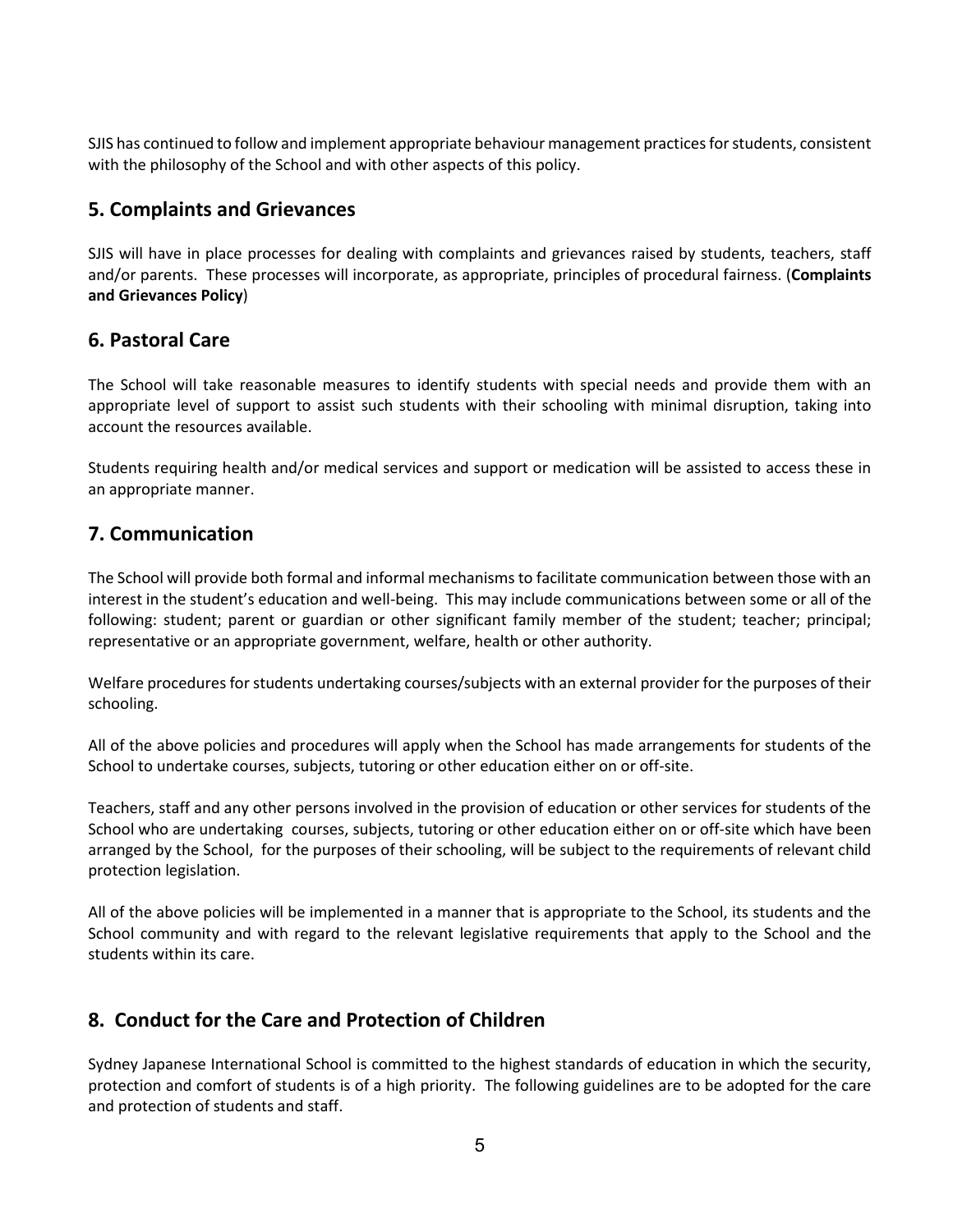## **Legislative Context**

Everyone who is concerned in a professional capacity with the care and protection of children needs to have a clear understanding of the essential elements of the law as it applies to the care and protection of children.

There are three key pieces of child protection legislation in New South Wales.

From 1 March 2020, these are:

- The Children and Young Persons (Care and Protection) Act 1998 (NSW) (the Care and Protection Act);
- The Children's Guardian Act 2019 (NSW) (the Children's Guardian Act); and
- The Child Protection (Working with Children) Act 2012 (NSW) (the WWC Act).

Other legislation also applies, including the (NSW) Education Act, Crimes Act and Civil Liability Act. Collectively, this legislation forms a child protection framework in NSW.

From 1 March 2020, two key NSW government Agencies have responsibility under these Acts. They are the Department of Communities and Justice (DCJ) and the Office of the Children's Guardian (OCG).

# **9. Duty of Care and Legal Liability**

Staff can be deemed legally liable if they have been negligent in relation to their responsibilities under the legislation as it pertains to the care and protection of children.

Generally speaking, a person owes a duty not to injure another as a result of his or her own negligent act or omission. The duty does not usually extend to the taking of steps to prevent injury where one has not caused or contributed to the risk giving rise to the injury.

There exists, however, special duty relationships between some members of our society which give rise to more onerous duties of care. The relationship between teacher and pupil is one on these.

The general law of negligence provides that a person may be negligent if:

- S/he owes a duty of care to the person injured, that is, the standard judged reasonable in all the circumstances, and
- S/he did not carry out that duty to the legal standard required, and
- The person suffered damage as a result of the failure to observe the duty of care.

With regard to care and protection the following principles apply:

- Staff must take reasonable care to ensure that their students are not harmed. They have a duty to protect their students against foreseeable risks of personal injury or harm.
- The standard of care is that of a reasonably prudent parent. The degree of care depends on such factors as the age of the students.
- There must be an efficient system of supervision in operation in the school.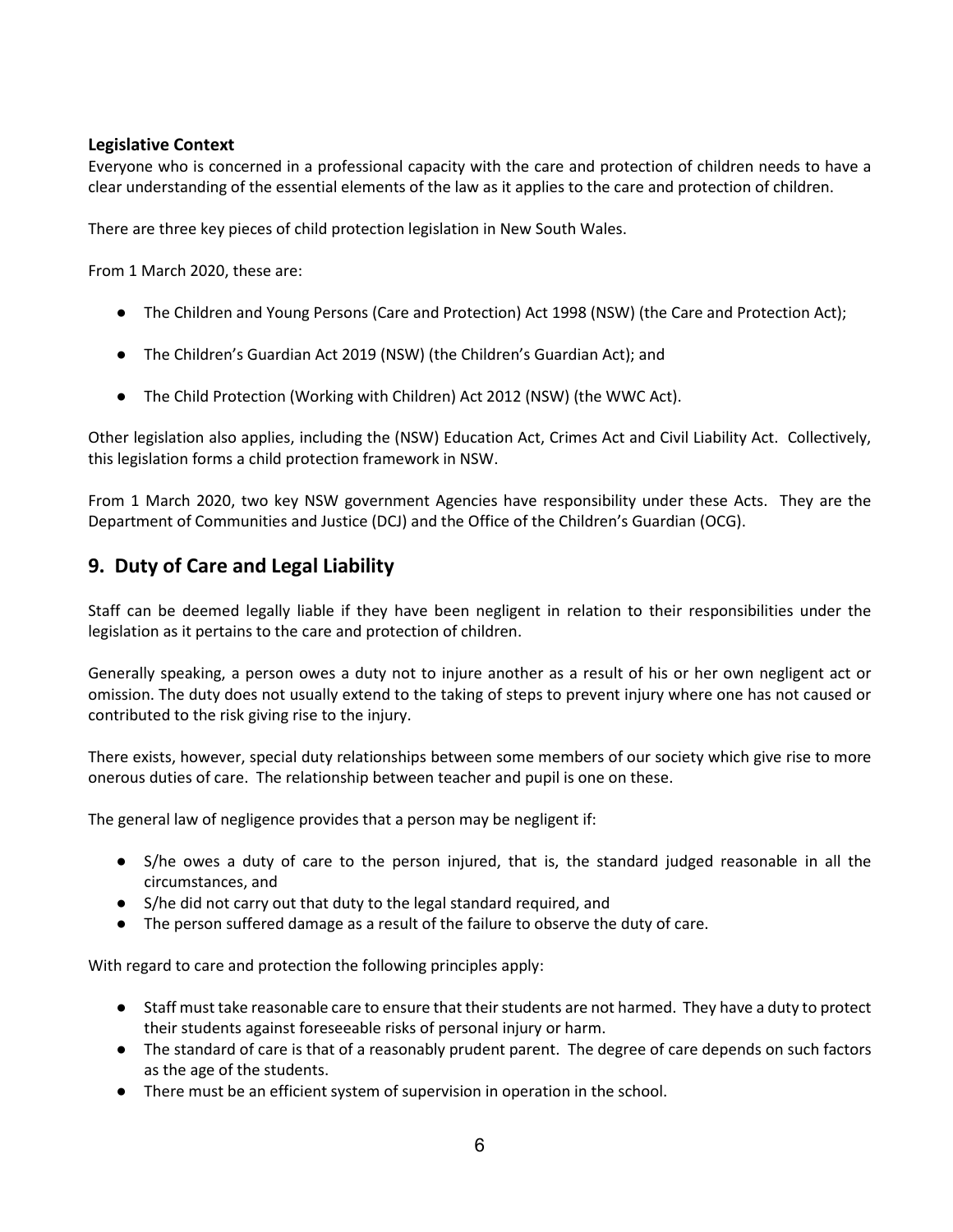Duty of care applies while the students are under the care of the school. This applies equally to school based activities and after school activities. The same duty of care applies to employees who volunteer their services to the school.

Employees are required to follow good standards and approved practice. An example of good standards or approved practice would be compliance with the school's Code of Conduct.

# **10. OBLIGATIONS FOR STAFF TO REPORT**

**While the circumstances in which the legislation requires reporting of particular student protection issues are set out below. SJIS requires all start to report any concern they may have about the safety or wellbeing of a student to The Principal (Kocho Sensei) and Head of International Division (Kocho Sensei) and Head of International Division or his delegate (Deputy Principal, International Division).**

**Without limiting the above, consistent with legislative obligations, SJIS requires all staff to report all allegations about staff misconduct (including reportable conduct) promptly to The Principal (Kocho Sensei) and Head of International Division (Kocho Sensei) and Head of International Division or his delegate (Deputy Principal, International Division). This may be done face to face, by telephone or by email.**

**If the allegation involves The Principal (Kocho Sensei) or his delegate (Head of International Division), the report must be made to the General Manager.**

**These obligations form part of the School's overall commitment to the safety and wellbeing of ALL SJIS STUDENTS.**

# **Roles and Responsibilities**

- Each employee of Sydney Japanese International School is expected to act as a role model for children at all times.
- Policy Manuals exist to cover all operational policies. Employees are expected to be familiar with and **follow** relevant school policies at all times.
- Employees should show respect at all times to children, fellow staff, parents and visitors. This includes maintaining an appropriate voice level and not using abusive language.
- When answering the phone staff must speak in a polite manner. All enrolment enquiries need to be referred to the Executive Assistant or Marketing Manager and managed in a way that encourages enrolments in the school.
- **Confidentiality:**
	- $\circ$  Positions of trust must not be exploited for an employee's advantage, or that of others, by use of privileged knowledge or information gained through work. In particular student records, meeting minutes and staff files are to be treated with the utmost confidentiality.
- **Press Statements:**
	- $\circ$  Staff are not permitted to give statements to the press without prior approval from The Principal (Kocho Sensei) and Head of International Division.
- **Security**
	- $\circ$  Security is the responsibility of all staff, who must be alert to dangers such as attacks on property, theft, violence, fire, natural disasters, vandalism and acts that jeopardise the safety of people. It is important that all staff know the emergency evacuation procedures at their workplace.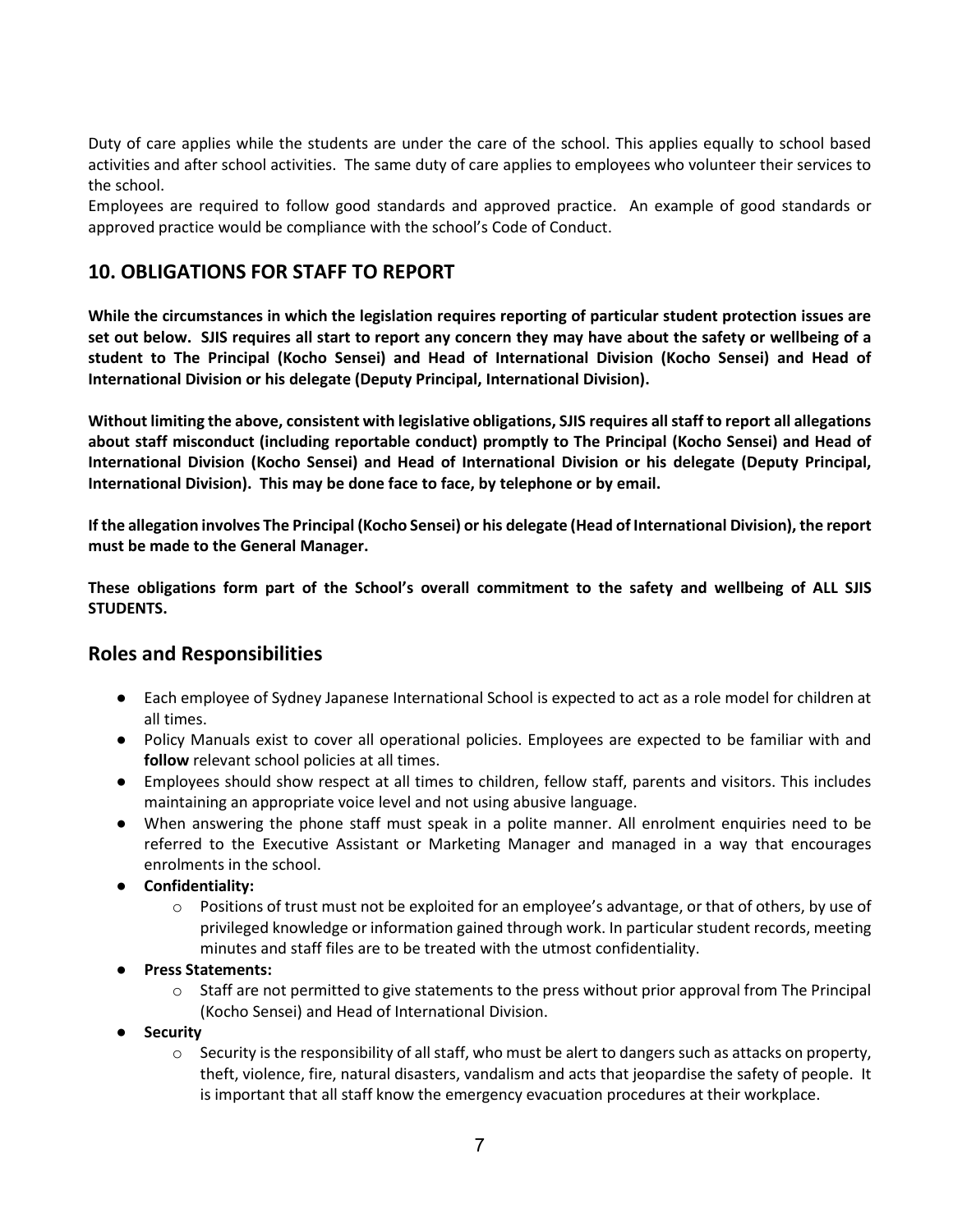#### ● **Parent Visitors**

 $\circ$  When parents visit the classroom they must do so in a way that does not interfere with the work cycle of the children. Classroom observations often form part of the enrolment process. At these times the Deputy Principal and/or Executive Assistant will accompany visitors. Observations should not interfere with the class.

# **II. General Guidelines**

As a school, we must concentrate on providing high-level education that prioritises the safety, protection and well-being of our students. Incorporate the following guidelines to protect students and staff.

# **1. Supervision of Students**

- 1) Staff must take all reasonable care to ensure that no student is exposed to any unnecessary risk of injury. Staff are to remember that they are in *loco parentis* – the standard of care required is that of a skilled professional.
- 2) Staff should be familiar with and adhere strictly to the school's evacuation procedures.
- 3) Ill or injured students should be attended to by the supervising staff member. Should additional assistance be required contact should be made with the office.
- 4) Students should not be left unsupervised either within or outside of class. Staff are reminded of their duty of care obligations in this regard. Staff should be punctual to class and allocated supervision.
- 5) In the case of an individual music lesson, it is permitted for an instructor to be in the same room with a student alone, however, the lesson should be conducted in full vision which can be monitored from a window or an opening.
- 6) Staff should remain with students at after school activities until all students have been collected. In the event that a student is not collected staff should remain with the student until collected.
- 7) Playground supervision is an integral part of the responsibility of staff. It must take precedence over other activities. It is unacceptable to be late. Staff should actively supervise their designated area, being vigilant and constantly moving around.
- 8) Staff should be alert to bullying or any other form of discriminatory behaviour, and report incidents to the appropriate staff member.

# **2. Relationship with Students**

- 1) Staff interactions with children are warm and friendly.
- 2) Staff treat all students equally and accommodate their individual needs. They respect diversity of background and treat both sexes without bias.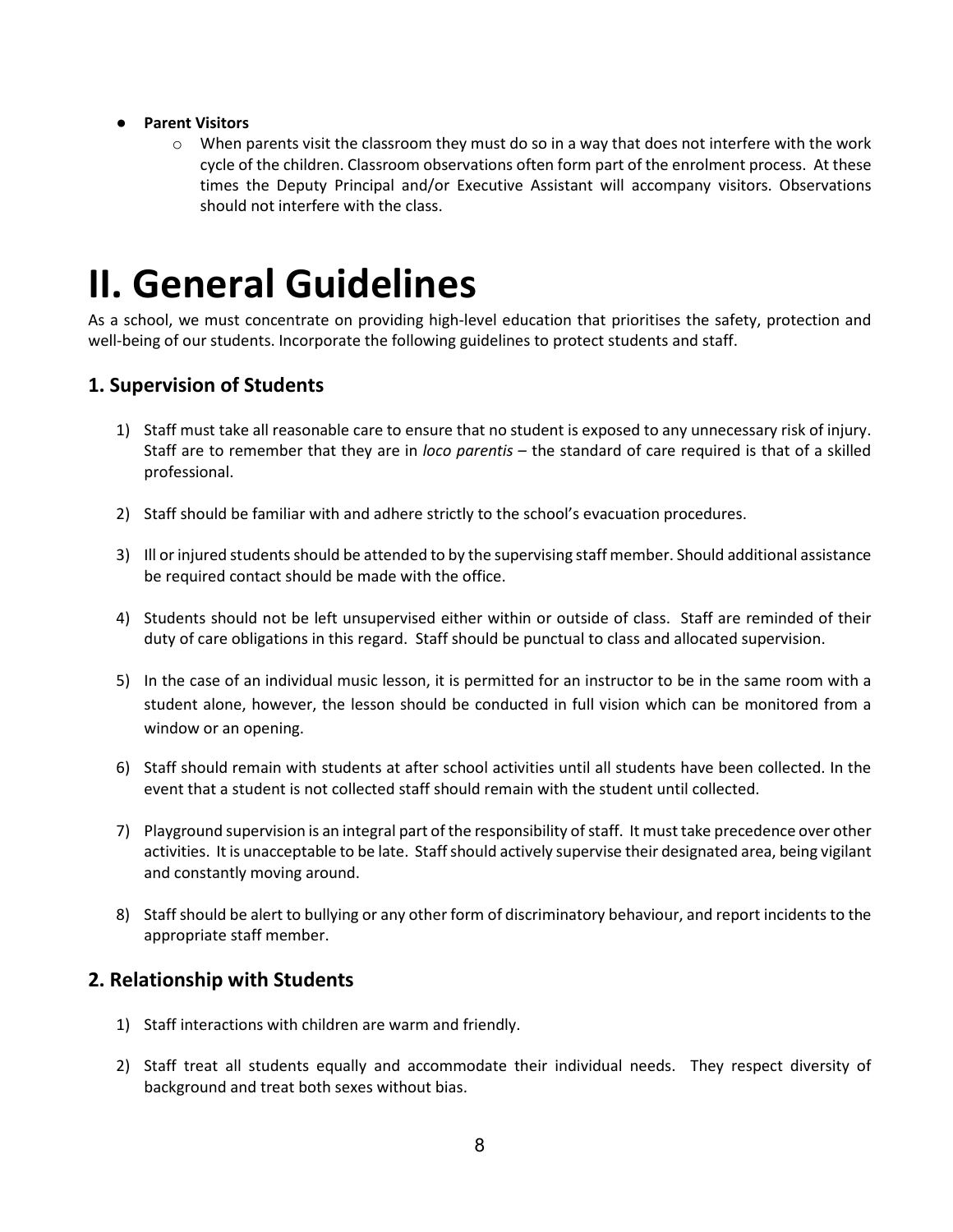- 3) Staff use a positive approach in guidance and discipline. Students are guided towards positive and responsible behaviour.
- 4) Staff are responsive to student's feelings and needs.
- 5) Staff initiate and maintain communication with the students and their communication conveys respect.
- 6) Staff show respect for students developing competence, encourage and support self-reliance and foster their self-esteem and independence.
- 7) Staff interact with students to stimulate their curiosity and thinking.
- 8) Staff create a positive and pleasant atmosphere.
- 9) Staff ensure that students are not required to perform duties beyond their capabilities.
- 10) Staff ensure that the dignity and the rights of each student are maintained at all times. Child management techniques do not include physical, verbal or emotional punishment that humiliates, frightens or threatens a student. The student is not isolated from the class group for any reason other than illness or injury or a pre-arranged appointment with parental consent.
- 11) Staff should avoid situations where they are alone in an enclosed space with a student. Where staff are left with the responsibility of a single student they should ensure that this is in an open space in view of others. Where this is not possible or practical it should be discussed with The Principal (Kocho Sensei) and Head of International Division.
- 12) Staff may as part of their pastoral care role engage in discussion with students. This is entirely appropriate. However, staff must be cautious of making personal comments about a student or asking questions that probe their own or a student's sexuality or relationships.
- 13) When staff wish to conduct a private conversation with a student they should consider the time and venue carefully to avoid placing themselves in a vulnerable situation. It is preferable to leave the door open. The staff member should not locate themselves between the student and the door.
- 14) Staff should never drive a student in their car unless they have specific permission from their Principal to do so. In the event of an emergency staff should exercise discretion but then report the matter to The Principal (Kocho Sensei) and Head of International Division.
- 15) Staff should notify The Principal (Kocho Sensei) and Head of International Division immediately should they suspect a situation involving any form of reportable conduct (formerly referred to as child abuse). It is not staff responsibility to investigate. Similarly staff should report to The Principal (Kocho Sensei) and Head of International Division any suspected case of neglect.
- 16) A social relationship between a staff member and a student can easily lead to problems. Visiting students at their residence without the permission of The Principal (Kocho Sensei) and Head of International Division should be discouraged. Staff member should realise their position and duty as a teacher and always be aware of the risks involving social relationships with students.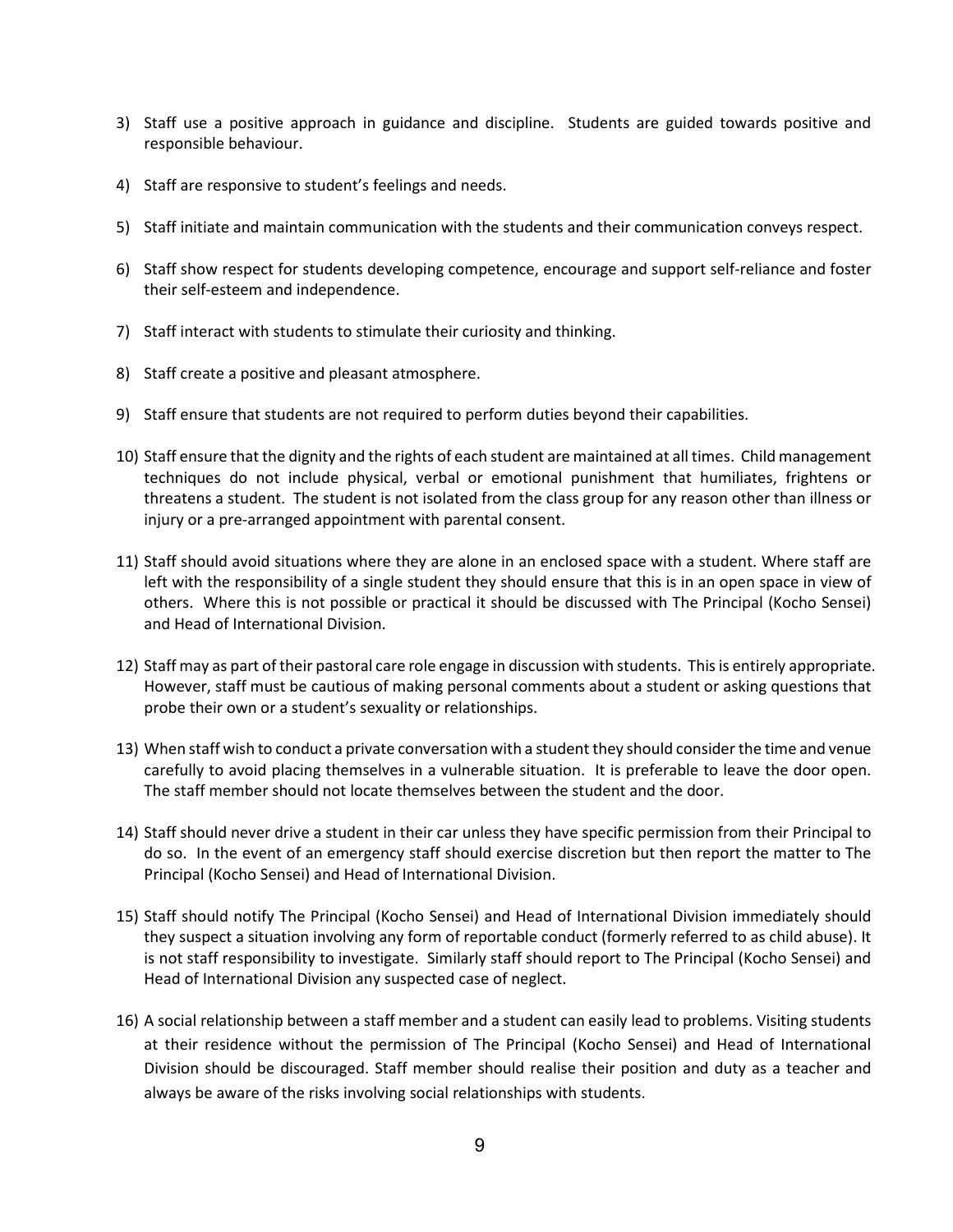- 17) Staff should not engage in tutoring or coaching students from the school for monetary return.
- 18) When physical contact with a student is a necessary part of the teaching/learning experience staff must exercise caution to ensure that the contact is appropriate and acceptable. Staff should seek reassurance from the student by asking for a volunteer to demonstrate a particular activity.
- 19) Attention to the toileting needs of your children should be done with caution. It may be appropriate to have the door open. In respect to students with a disability the management of toileting needs should be included in the student's individual management plan.
- 20) Staff should not supply or condone the use of alcohol, tobacco or other drugs for themselves or any student in their care.
- 21) When congratulating a student, a handshake, a pat on the shoulder or a brief hug are acceptable as long as the student is comfortable with this action. Kissing of students is not acceptable.
- 22) Assessing a student who is injured or ill may necessitate touching. Always advise the student of what you intend doing and seek their concurrence.
- 23) Staff must always treat students with respect and without favouritism. There is no place for sarcasm, derogatory remarks, inappropriate familiarity or offensive comments.
- 24) Staff who communicate with students electronically must abide by the terms of the school's Computer/Internet Policy. Transmission of messages or files which are sexually explicitly or of offensive are totally inappropriate.
- 25) Sometimes during the course of your work you may be in receipt of a gift from a student. In such circumstances where the receipt of a gift could be considered outside of usual custom you are to inform The Principal (Kocho Sensei) and Head of International Division
- 26) Staff should ensure that they are familiar with and adhere to the school's policy in regard to the storage and administration of medical products to students.
- 27) Sometimes in ensuring duty of care staff may be required to restrain a student from harming him or herself or others using reasonable force. Any such strategy must be in keeping with the school's behaviour management practices.

# **3. Interactions between Staff**

- 1) Staff should communicate with each other in a courteous manner, express themselves clearly and listen to each other, and discuss and resolve conflicts amongst themselves. If issues remain unresolved, they are to be referred to The Principal (Kocho Sensei) or Head of International Division.
- 2) Staff show respect for other members of a team. They respect the knowledge and skills that each staff member brings to the centre and respect each other's feelings, views and opinions.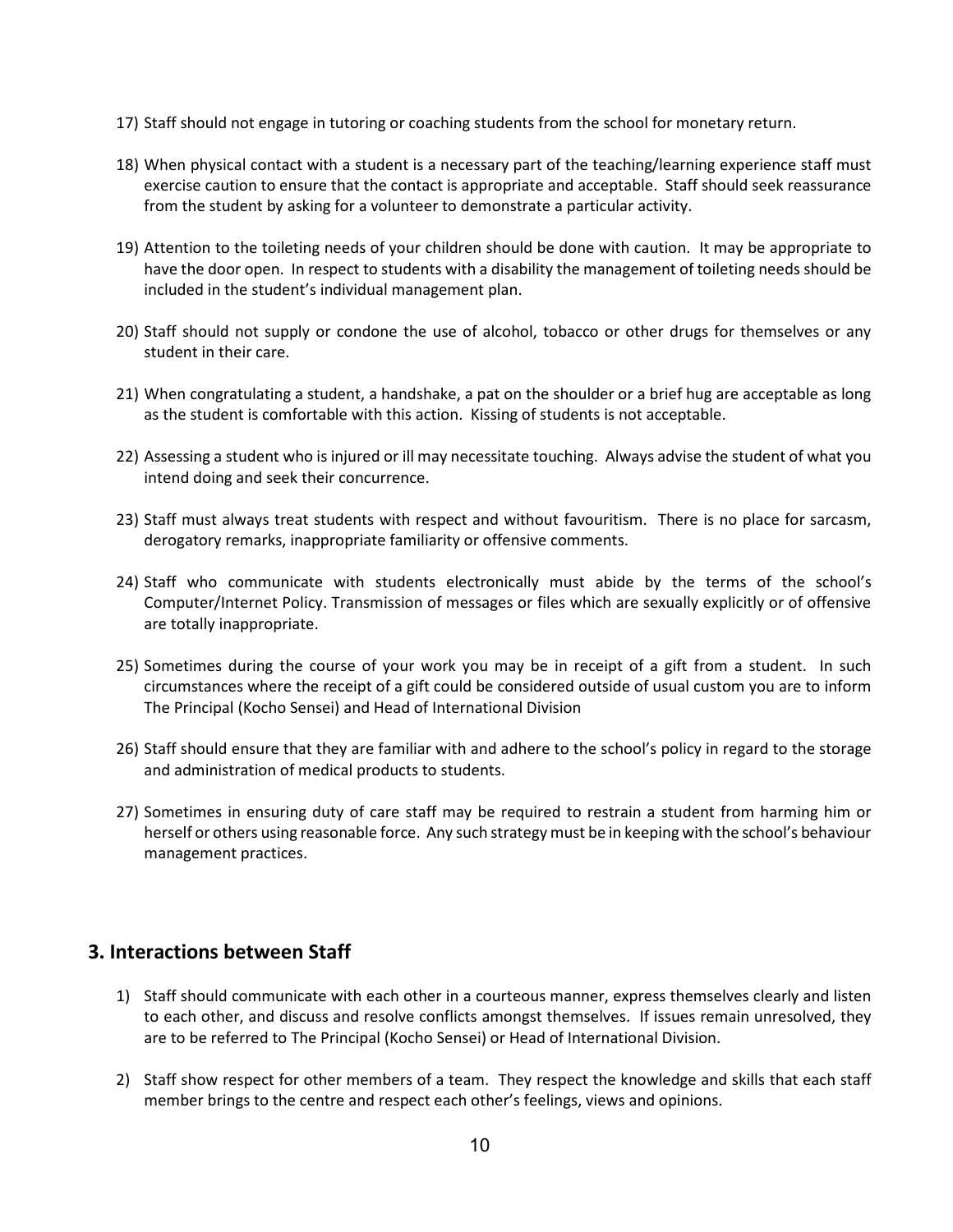- 3) Staff are aware of a team approach. They provide a model of effective working relationships for children who are developing their own social skills.
- 4) A staff member with a complaint should take it to The Principal (Kocho Sensei) or Head of International Division and not air it generally among other staff members. A complaining staff member can place stress on other staff members and inhibit job satisfaction.

# **4. Discipline of Students**

- 1) All staff should be familiar with and adhere to the school's **Discipline Policy**.
- 2) Smoking is not permitted on the school premises. Furthermore, smoking is not permitted at any school function or activity whether these functions/activities are on the school premises or not.
- 3) Alcohol is not to be consumed on the school premises or at school camps or excursions. The only exceptions will be those occasions deemed appropriate by The Principal (Kocho Sensei) or Head of International Division, but in any case, will not include occasions where students are in attendance.
- 4) No student should be allowed to leave or be sent from a class other than for personal hygiene matters. In extreme cases students can be sent to the Head of International Division or Principal's office.
- **5)** At all times when speaking with students care must be taken to use appropriate language. Please refer to the school Discipline Policy.

# **5. Communication Issues**

- 1) Staff are required to respect and adhere to the established lines of communication in the school.
- 2) Staff should be mindful of confidentiality when in discussion with parents. Staff can never guarantee confidentiality if the matter under discussion requires mandatory reporting.
- 3) Staff should not speak about another staff member to students or parents.
- 4) Staff should present a courteous professional manner to students, parents, visitors and other staff members. Confrontation and criticism in public is to be avoided at all times.
- 5) All matters discussed in staff meetings and staff memos are to be treated confidentially and not discussed with students.
- 6) The media should not be given access to students or allowed entry to the school without the expressed permission of The Principal (Kocho Sensei) or Head of International Division.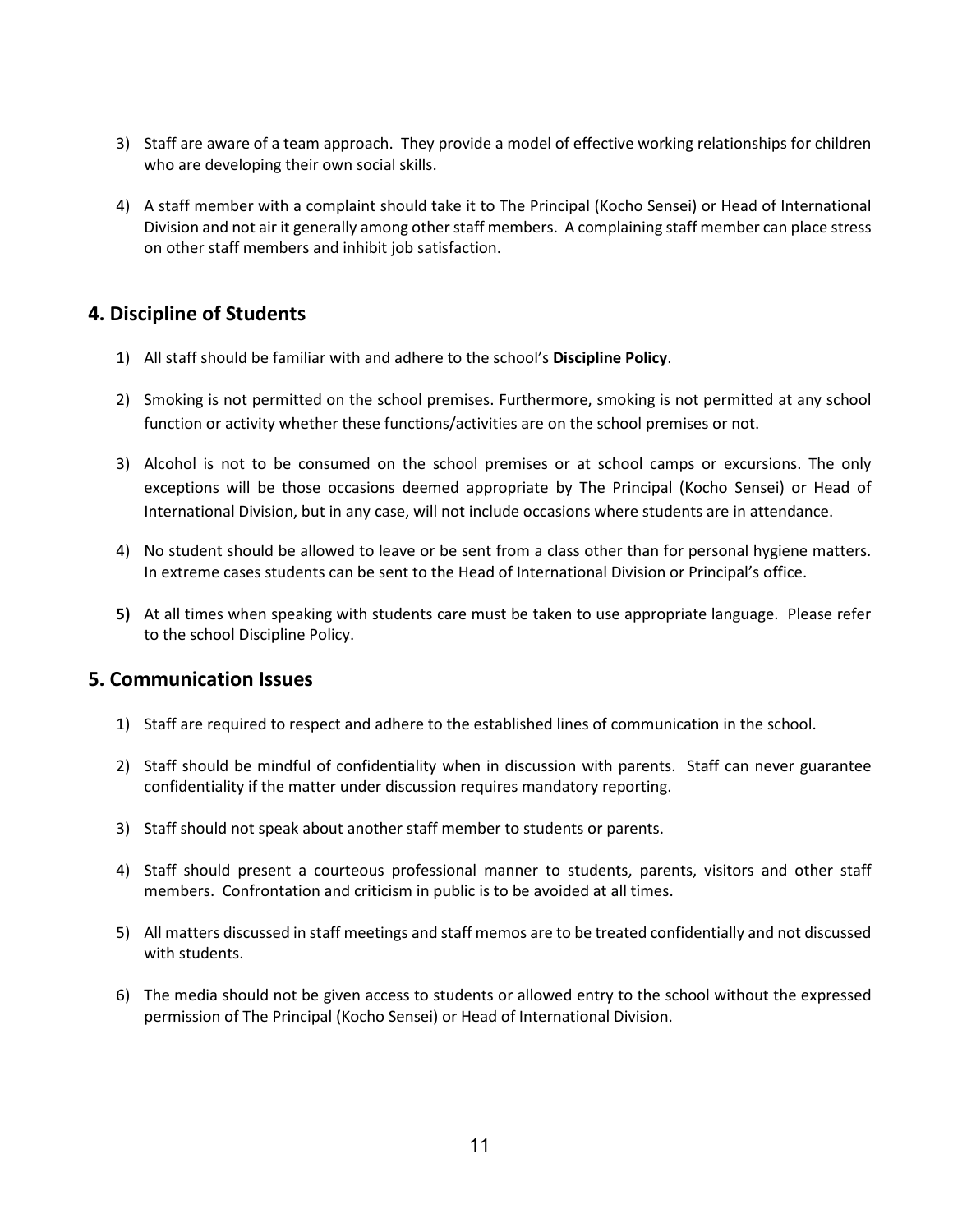# **6. Excursions**

- 1) In the case of activities involving overnight accommodation of boys and girls, both genders should be represented in the group of supervisors.
- 2) Excursion information must be communicated to parents.
- 3) A school mobile phone must be taken on all excursions. The teacher in charge must always have a complete list of student contact numbers with them on the excursion.
- 4) In the case of an overseas trip, a trip coordinator will accompany the group. The coordinator should explain clearly about the communication means and measures to the parents/guardians.
- 5) Students on an overnight excursion should be able to contact a supervising staff member at any time. The supervising staff member should hold needs of the students as top priority. If the student does not wish to be at a particular place, he/she must be removed from the location or situation immediately.
- 6) Overnight excursion consent form and other health related forms must be submitted by the parents/guardians. If the students are staying with a host family, the host family must submit a Prohibited Employment Declaration.

# **7. Duty to Disclose**

- 1) Staff are required to report to The Principal (Kocho Sensei) and Head of International Division any allegations of 'reportable conduct' (formerly referred to as child abuse).
- 2) Staff who are the subject of an Apprehended Violence Order or a Reportable Conviction are required to inform The Principal (Kocho Sensei) and Head of International Division immediately they are in receipt of such an Order or Conviction.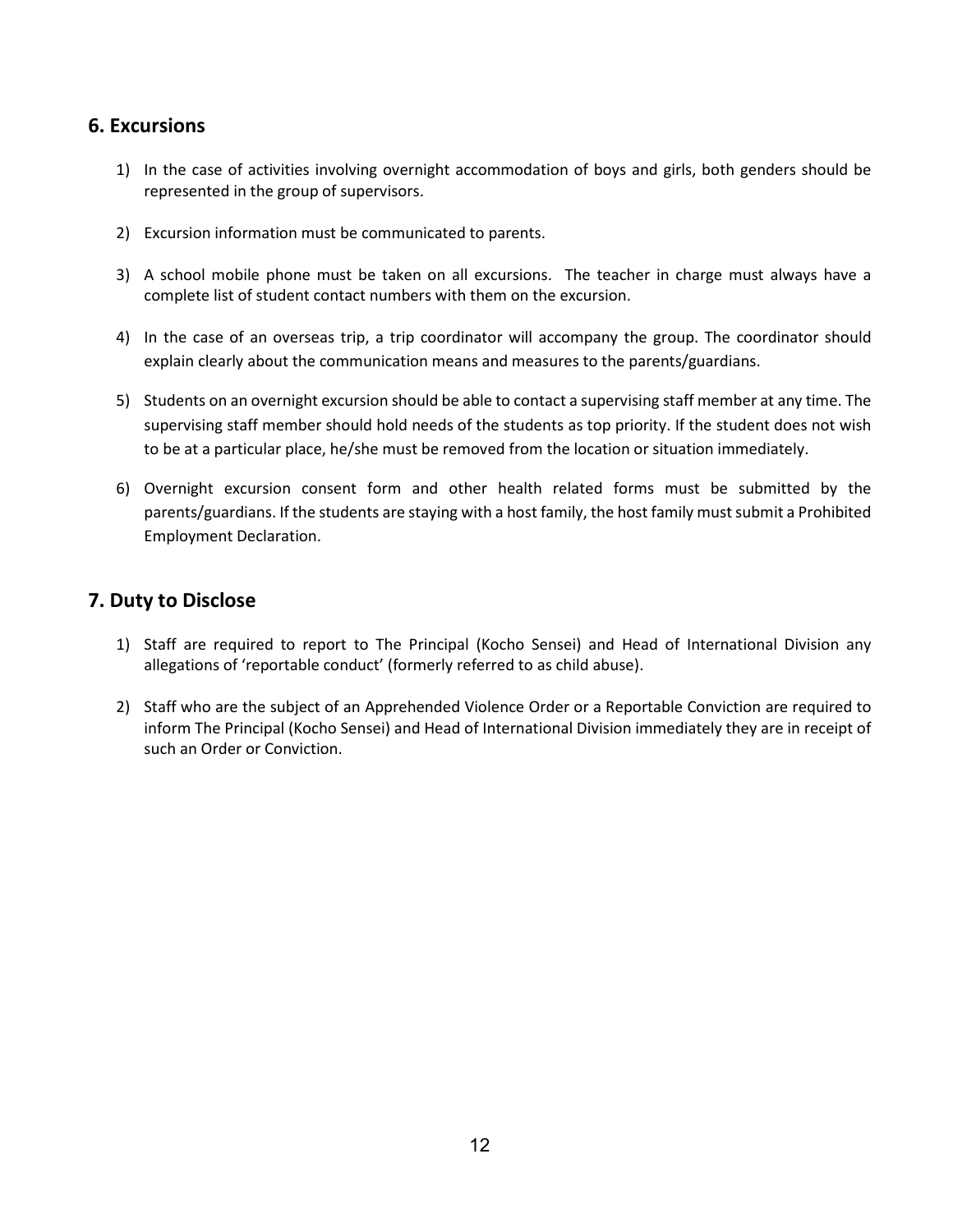# **III . Child Protection Policy**

# **1.1 Purpose and scope**

This policy sets out staff responsibilities for child protection and processes that Sydney Japanese International School must follow in relation to child protection matters. This policy applies to all staff members, which includes employees, contractors and volunteers.

Staff members who fail to adhere to this policy may be in breach of their terms of employment.

Sydney Japanese International School (SJIS) aims to provide a safe and supportive environment for its students to learn in.

The purpose of this policy is the school's duty of care in the protection of children from abuse, maltreatment and harm. The procedures followed must also be in accordance with all relevant legislation, and will take into account other appropriate practices and guidelines aimed at the protection of children. The school's policy and detailed procedures will be amended from time to time to take into account amendments to legislation and regulations.

This document sets out the school's policy in broad and general terms. Further information and advice can be gained from the Head of Agency (Principal) and further detail can be found in the 'AIS Child Protection Policy Guidelines' as amended from time to time and from the various Acts and Regulations. References shown in brackets in this policy statement are to clauses in the 'AIS Child Protection Guidelines'.

# **1.2 Key legislation**

There are three key pieces of child protection legislation in New South Wales.

From 1 March 2020, these are:

- The Children and Young Persons (Care and Protection) Act 1998 (NSW) (the Care and Protection Act);
- The Children's Guardian Act 2019 (NSW) (the Children's Guardian Act); and
- The Child Protection (Working with Children) Act 2012 (NSW) (the WWC Act).

Other legislation also applies, including the (NSW) Education Act, Crimes Act and Civil Liability Act. Collectively, this legislation forms a child protection framework in NSW.

From 1 March 2020, two key NSW government Agencies have responsibility under these Acts. They are the Department of Communities and Justice (DCJ) and the Office of the Children's Guardian (OCG).

# **1.3 Related policies**

There are a number of other SJIS policies that relate to child protection that staff members must be aware of and understand including (but not limited to):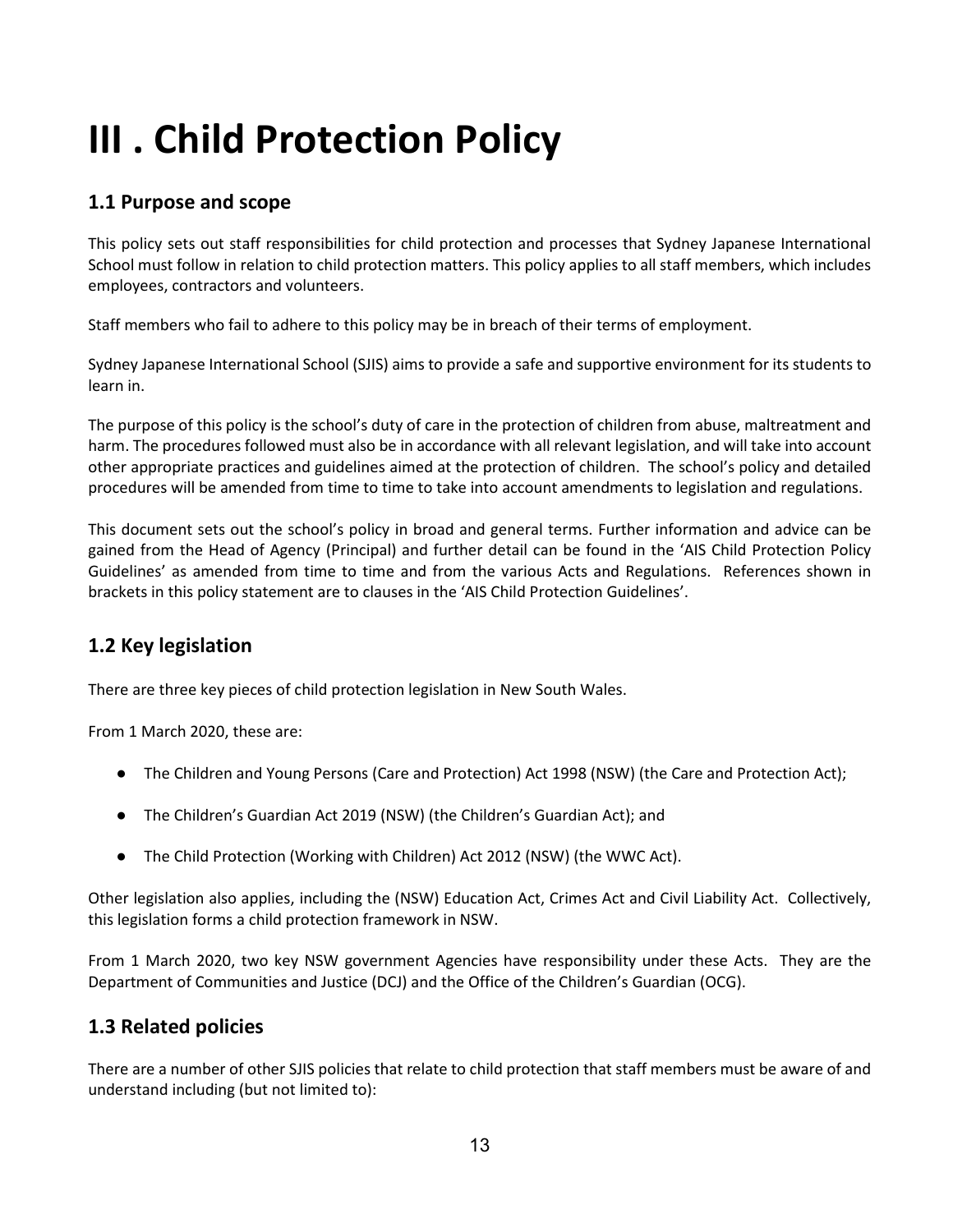- **Code of Conduct** [CLICK HERE-](http://../7.%20Code%20of%20conduct/SJIS%20Code%20of%20Conduct.pdf) sets out information about the standards of behaviour expected of all staff members;
- Work Health and Safety Statement identifies the obligations imposed by work health and safety legislation on the School and staff members;
- Discrimination, Harassment and Bullying Statement summarises obligations in relation to unlawful discrimination, harassment and bullying;
- Complaint Handling Procedures [CLICK HERE](about:blank)  provides the steps taken by the School in addressing complaints; and

# **1.4 Compliance and records**

The Principal (Kocho Sensei) and Head of International Division monitors compliance with this policy and securely maintains School records relevant to this policy, which includes:

- register of staff members who have read and acknowledged that they read and understood this policy; (STORED IN HEAD OF INTERNATIONAL DIVISION OFFICE)
- working with children check clearance (WWCC clearance) verifications; (STORED with OFFICE ADMINISTRATOR)
- mandatory reports to the Department of Communities and Justice (DCJ), previously known as Family and Community Services; and
- reports of reportable conduct allegations, the outcome of reportable conduct investigations, and/or criminal convictions. (STORED in PRINCIPAL Kocho Sensei's OFFICE – Japanese Division, STORED in Head of International Division – International Division)

# **2. Child protection**

The safety, protection and welfare of students is the responsibility of all staff members and encompasses:

- a duty of care to ensure that reasonable steps are taken to prevent harm to students which could reasonably have been foreseen; and
- obligations under child protection legislation.

# **2.1 Children protection concerns**

There are different forms of child abuse. These include neglect, sexual, physical and emotional abuse.

**Neglect** is the continued failure by a parent or caregiver to provide a child with the basic things needed for his or her proper growth and development, such as food, clothing, shelter, medical and dental care and adequate supervision.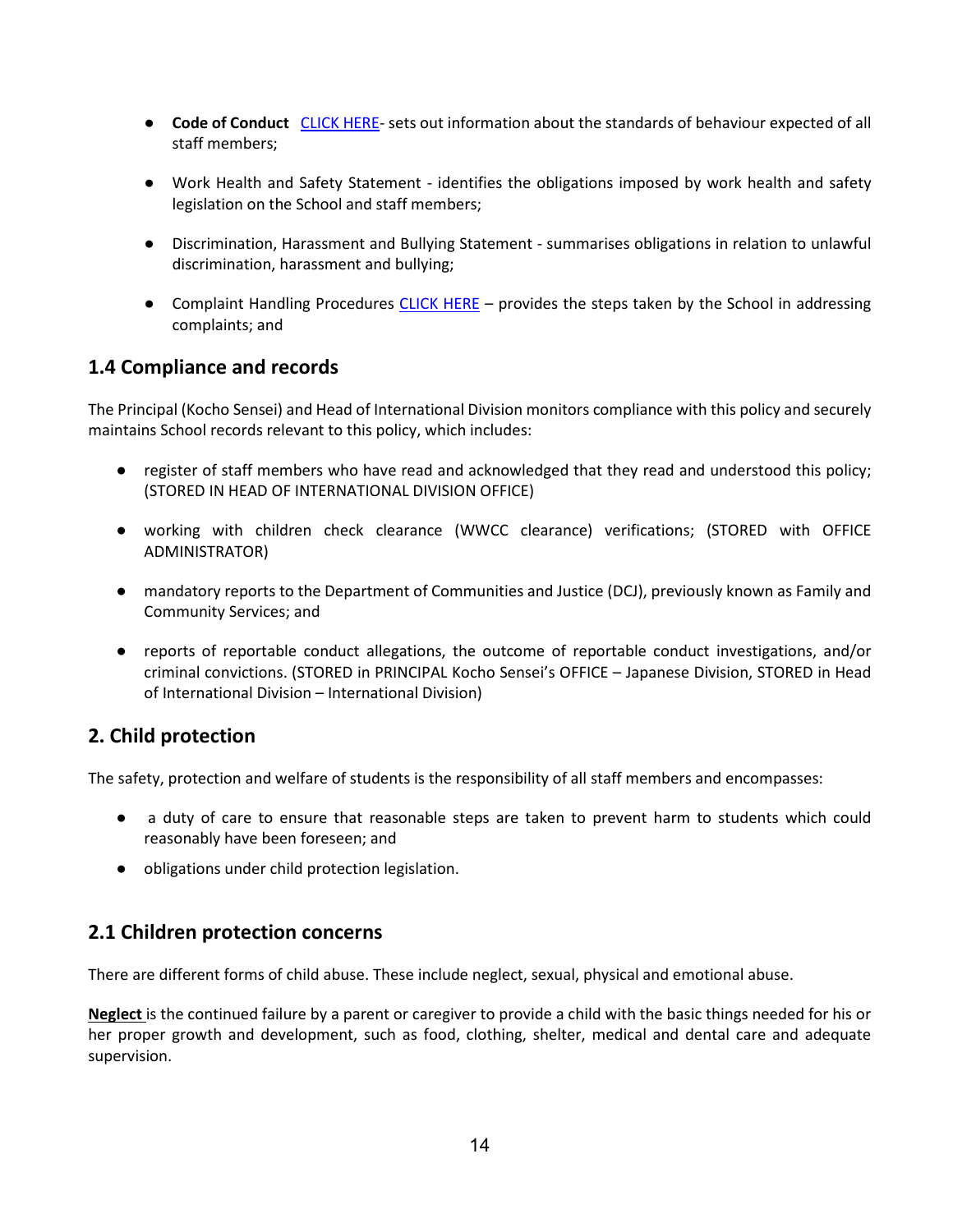**Sexual abuse** is when someone involves a child or young person in a sexual activity by using their power over them or taking advantage of their trust. Often children are bribed or threatened physically and psychologically to make them participate in the activity. Child sexual abuse is a crime.

**Physical abuse** is a non-accidental injury or pattern of injuries to a child caused by a parent, caregiver or any other person. It includes but is not limited to injuries which are caused by excessive discipline, severe beatings or shakings, cigarette burns, attempted strangulation and female genital mutilation.

Injuries include bruising, lacerations or welts, burns, fractures or dislocation of joints.

Hitting a child around the head or neck and/or using a stick, belt or other object to discipline or punishing a child (in a non-trivial way) is a crime.

**Emotional abuse** can result in serious psychological harm, where the behaviour of their parent or caregiver damages the confidence and self-esteem of the child or young person, resulting in serious emotional deprivation or trauma.

Although it is possible for 'one-off' incidents to cause serious harm, in general it is the frequency, persistence and duration of the parental or carer behaviour that is instrumental in defining the consequences for the child.

This can include a range of behaviours such as excessive criticism, withholding affection, exposure to domestic violence, intimidation or threatening behaviour.

# **2.2 Child wellbeing concerns**

Child wellbeing concerns are safety, welfare or wellbeing concerns for a child or young person that do not meet the mandatory reporting threshold, risk of significant harm in section 5.1.2.

# **2.3 Staff member responsibilities**

Key legislation requires reporting of particular child protection concerns. However, as part of the School's overall commitment to child protection, all staff are required to report any child protection or child wellbeing concerns about the safety, welfare or wellbeing of a child or young person to The Principal (Kocho Sensei) and Head of International Division.

If the allegation involves The Principal (Kocho Sensei) or Head of International Division, a report should be made to the General Manager.

# **3. Training**

# **3.1 The School**

The School provides all staff members with a copy of this policy and will provide all staff members with the opportunity to participate in child protection training annually.

## **COPY OF POLICY**

International Division staff – on January commencement or when joining the school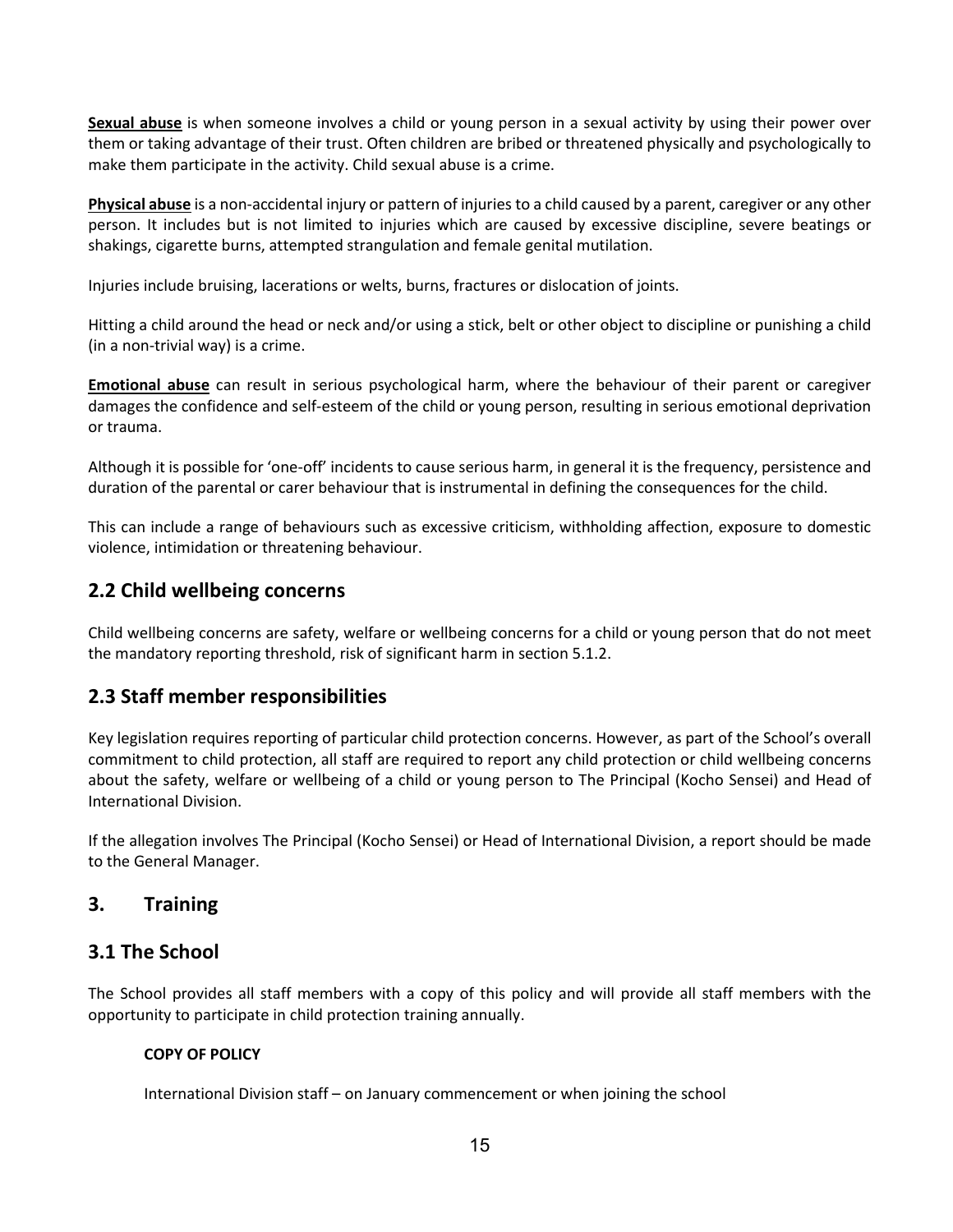Japanese Division staff – on April commencement or when joining the school

All other staff – on commencement

## **CHILD PROTECTION TRAINING**

Whole School – Annually April/ May

All training to be organised by Head of International Division.

Student Welfare / Child Protection Policy to be reviewed and updated by Head of International Division, with consultation through ESCOM.

# **3.2 Staff members**

All new staff members must read this policy and sign the acknowledgement that they have read and understood the policy.

All staff members must participate in annual child protection training and additional training, as directed by Head of International Division. The training complements this policy and provides information to staff about their legal responsibilities related to child protection and School expectations, including:

- mandatory reporting;
- reportable conduct;
- working with children checks; and
- professional boundaries.

# **4. Working with children**

The WWC Act protects children by requiring a worker to have a WWCC clearance or current application to engage in child related work. Failure to do so may result in a fine or imprisonment.

The Office of the Children's Guardian (OCG) is responsible for determining applications for a WWCC clearance. It involves a national criminal history check and review of reported workplace misconduct findings. The result is either to:

- grant a WWCC clearance (generally valid for 5 years); or
- refuse a WWCC clearance (further applications cannot be made for 5 years).

In addition, the OGC may impose an interim bar on engaging in child related work for both applicants and WWCC clearance holders.

WWCC clearance holders are subject to ongoing monitoring by the OCG.

# **4.1 Responsibilities for working with children checks**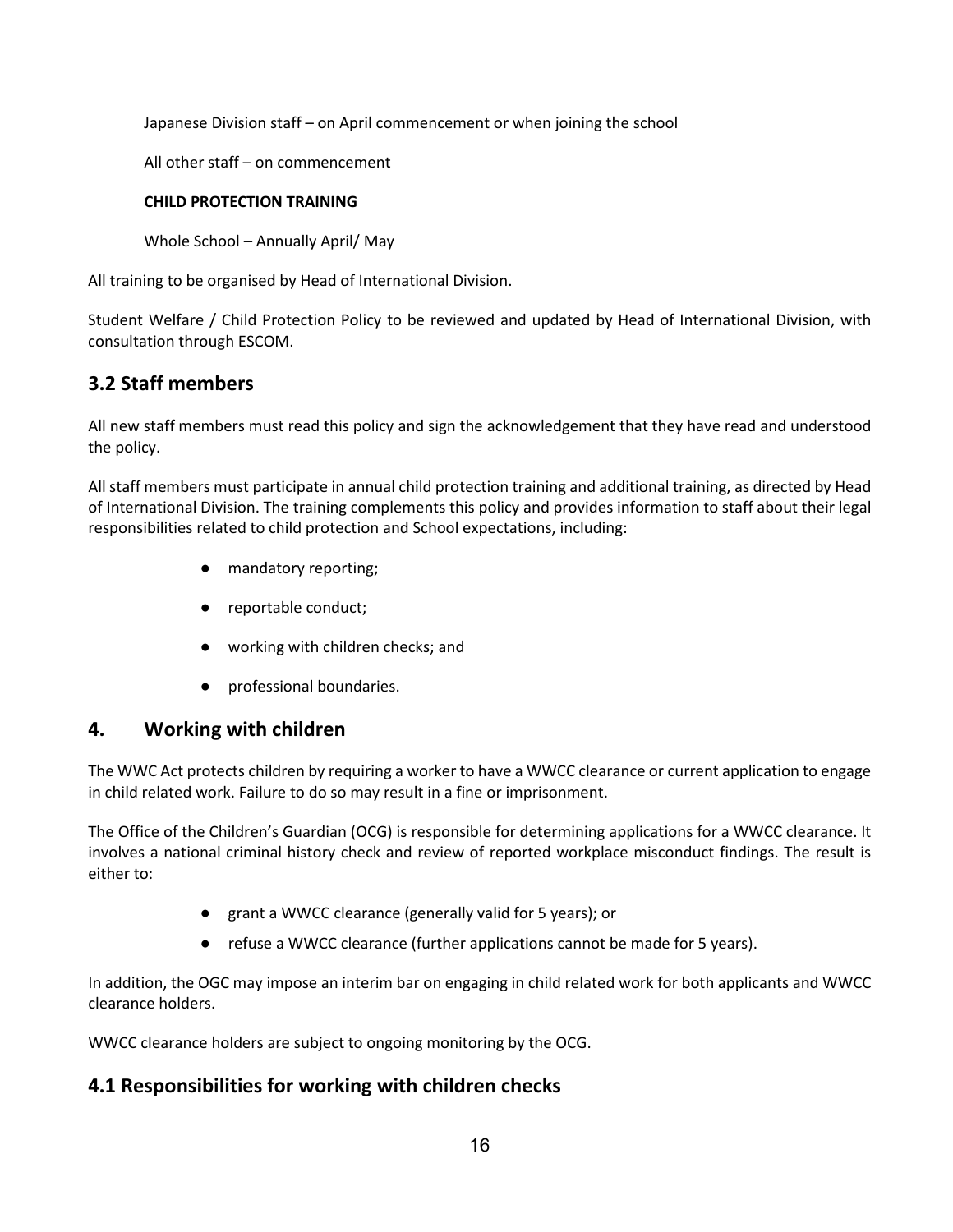# **4.1.1 Staff members**

Staff members who engage in child-related work and eligible volunteers (including those volunteers working at overnight camps) are required to:

- hold and maintain a valid WWCC clearance;
- not engage in child-related work at any time that they are subjected to an interim bar or a bar;
- report to The Principal (Kocho Sensei) and Head of International Division if they are no longer eligible for a WWCC clearance, the status of their WWCC clearance changes or are notified by the OCG that they are subjected to a risk assessment; and
- notify the OCG of any change to their personal details within 3 months of the change occurring. Failure to do so may result in a fine.

It is an offence for an employee to engage in child-related work when they do not hold a WWCC clearance or if they are subject to a bar.

All volunteers are required to:

● be aware and follow the expectations of conduct expressed in the SJIS Code of Conduct.

# **4.1.2 The School**

The School is required to:

- verify online and record the status of each child-related worker's WWCC clearance;
- only employ or engage child-related workers or eligible volunteers who have a valid WWCC clearance; and
- advise the OCG of the findings they have made after completing a reportable conduct investigation, including whether they have made a finding of reportable conduct. A finding of reportable conduct in relation to sexual misconduct, a sexual offence or a serious physical assault must be referred to the OCG's Working with Children Check Directorate (WWCC Directorate). It is an offence for an employer to knowingly engage a child-related worker who does not hold a WWCC clearance or who has a bar.

# **4.2 Working with children check clearance**

A WWCC clearance is authorisation under the WWC Act for a person to engage in child-related work.

# **4.2.1 Child-related work**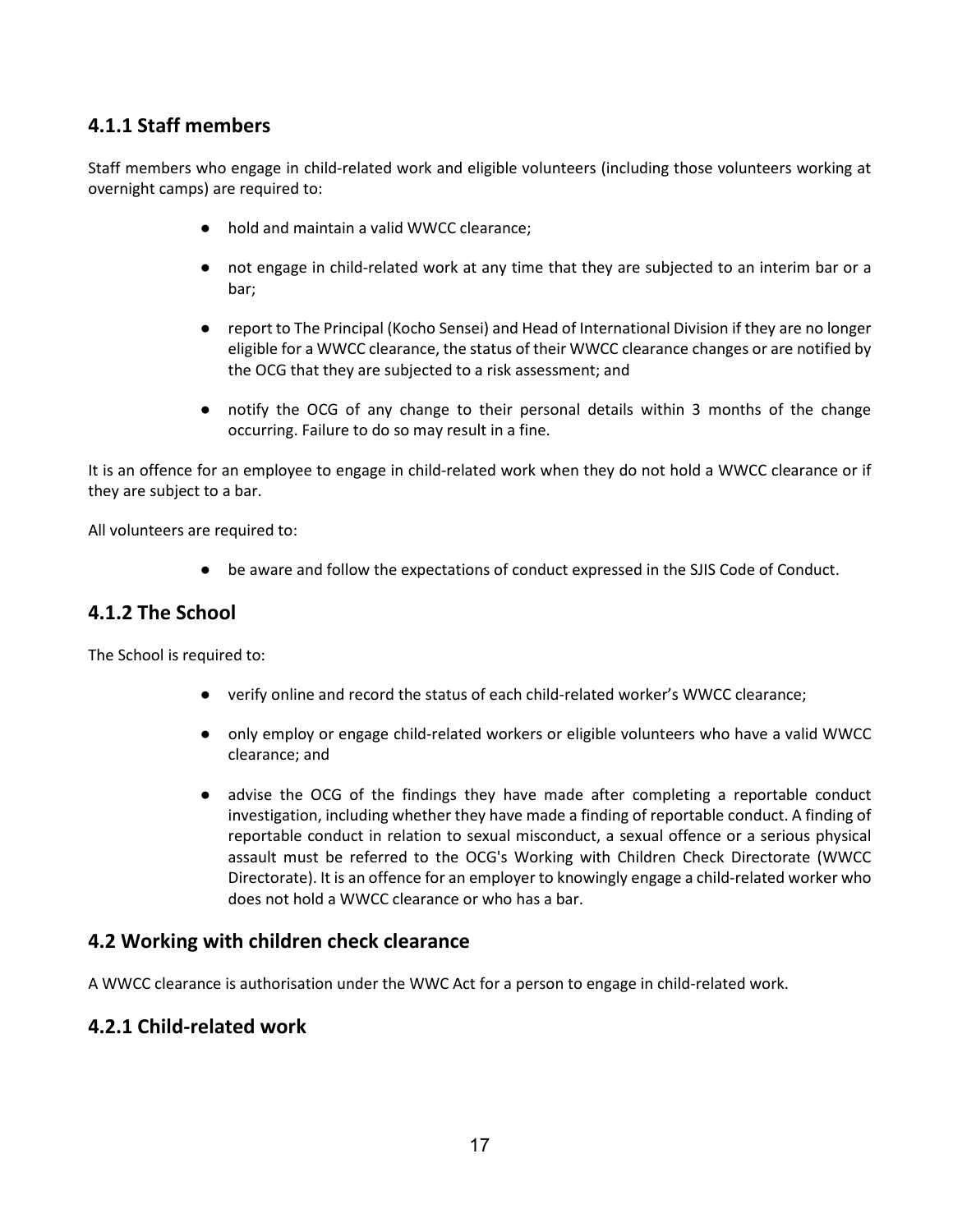Child-related work involves direct contact by the worker with a child or children and that contact is a usual part of and more than incidental to the work. Child related work includes, but is not limited to work in the following sectors:

- early education and child-care including education and care service, child-care centres and other child care;
- Schools and other educational institutions and private coaching or tuition of children;
- religious services;
- residential services including boarding schools, homestays more than three weeks, residential services and overnight camps;
- transport services for children including school bus services, taxi services for children with disability and supervision of school road crossings; and
- counselling, mentoring or distance education not involving direct contact.

Any queries about whether roles/duties engage in child-related work should be directed to The Principal (Kocho Sensei) or Head of International Division.

# **4.2.2 Application/Renewal**

An application or renewal can be made through Service NSW or its replacement agency. The process for applying for and renewing a WWCC clearance with the OCG involves a national police check and a review of findings of misconduct. If the OCG grants or renews a WWCC clearance, the holder will be issued with a number which is to be provided to the School to verify the status of a staff member's WWCC clearance.

# **4.2.3 Refusal/Cancellation**

The OCG can refuse to grant a WWCC clearance or cancel a WWCC clearance. The person is then restricted from engaging in child-related work and not able to apply for another clearance for five years. Employers are notified by the OGC and instructed to remove such persons from child-related work.

# **4.2.4 Interim bar**

The OCG may issue an interim bar, for up to 12 months, to high risk individuals to prevent them from engaging in child-related work while a risk assessment is conducted. If an interim bar remains in place for six months or longer, it may be appealed to the Administrative Decisions Tribunal.

Not everyone who is subject to a risk assessment will receive an interim bar; only those representing a serious and immediate risk to children.

# **4.2.5 Disqualified person**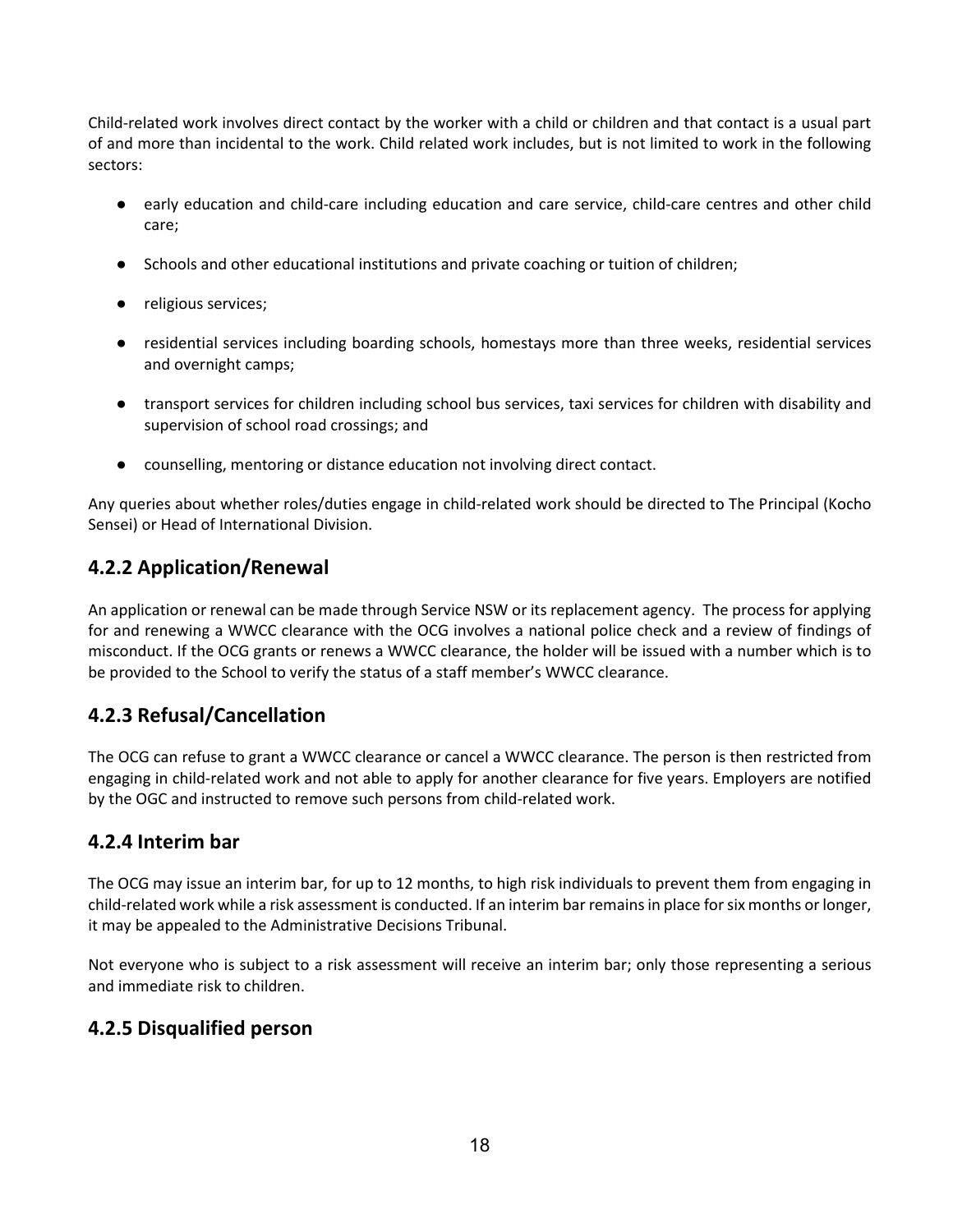A disqualified person is a person who has been convicted, or against whom proceedings have been commenced for a disqualifying offence outlined in Schedule 2 of WWC Act. A disqualified person cannot be granted a WWCC clearance and is therefore restricted from engaging in child related work.

# **4.3 Ongoing monitoring**

The OCG will continue to monitor criminal records and professional conduct findings of all WWCC clearance holders through a risk assessment process.

# **4.3.1 Risk assessments**

A risk assessment is an evaluation of an individual's suitability for child-related work.

The OCG will conduct a risk assessment on a person's suitability to work with children when a new record is received which triggers a risk assessment. This may include an offence under Schedule 1, pattern of behaviour or offences involving violence or sexual misconduct representing a risk to children and findings of misconduct involving children.

# **4.4 Process for reporting to OCG**

# **4.4.1 The School**

Independent Schools are defined as a reporting body by the WWC Act.

The School is required to advise the OCG of the findings they have made after completing a reportable conduct investigation, including whether they have made a finding of reportable conduct. A finding of reportable conduct in relation to sexual misconduct, a sexual offence or a serious physical assault, must be referred to the OCG's WWCC Directorate. Information must also be referred internally to the OCG's WWCC Directorate if it meets the threshold for consideration of an interim WWCC bar, as per Section 17 of the WWC Act, pending a formal risk assessment.

The School may also be obliged to report, amend or provide additional information to the OCG as outlined in the WWC Act and the Children's Guardian Act.

# **4.4.2 Finding of misconduct involving children**

The School will report any finding of reportable conduct to the OCG.

When informing an employee of a finding of reportable conduct against them, the School should alert them to the consequent report to the WWCC Directorate in relation to sustained findings of sexual misconduct, a sexual offence or a serious physical assault.

The WWC Act enables a person who has a sustained finding referred to the OCG to request access to the records held by the School in relation to the finding of misconduct involving children, once final findings are made. The entitlements of a person to request access to information in terms of section 46 of the WWC Act is enlivened when a finding of misconduct involving children has been made.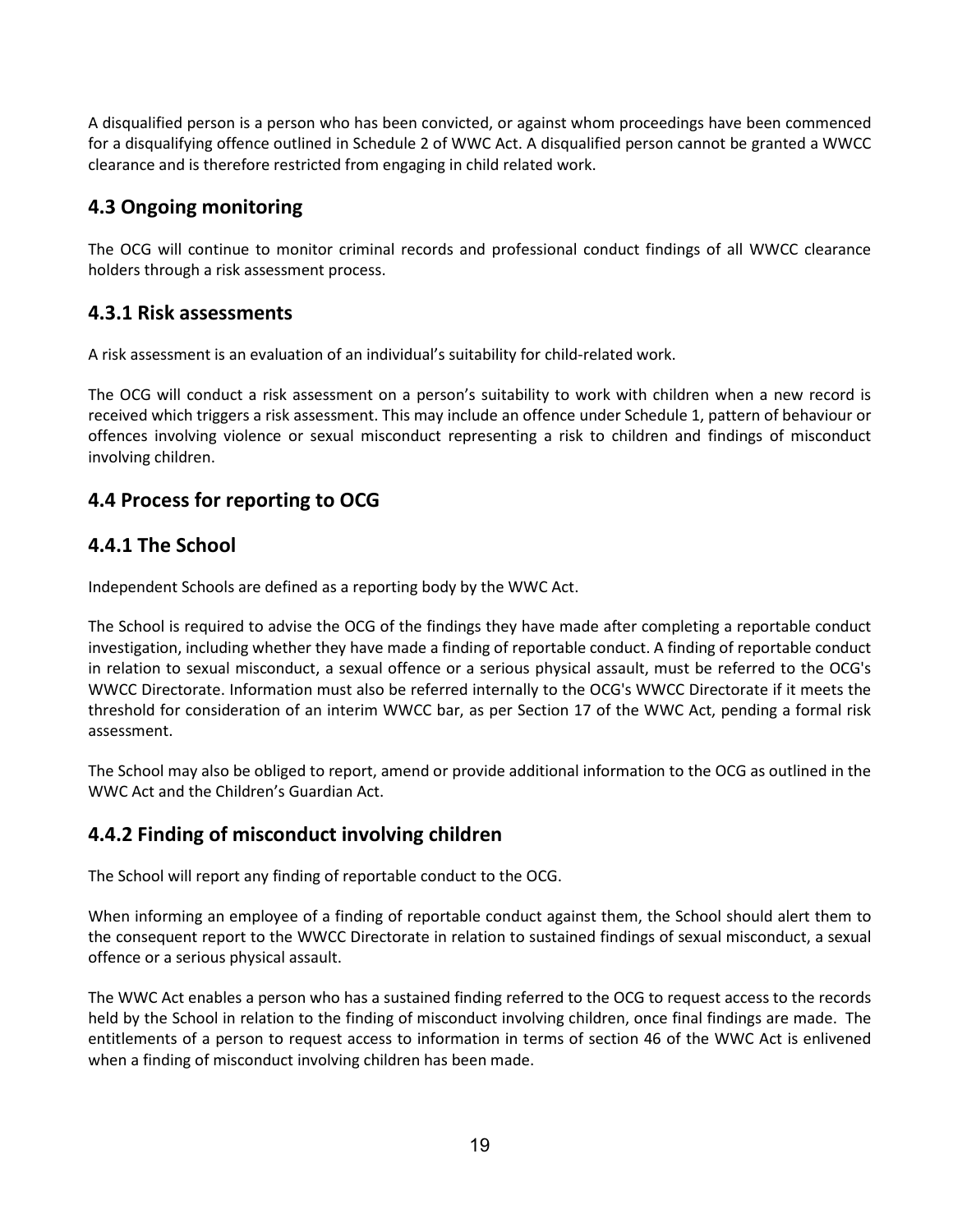# **4.4.3 Other information**

The School may also be required to provide information to the OGC that is relevant to an assessment of whether a person poses a risk to the safety of children or the OCG's monitoring functions.

# **5. Mandatory reporting**

The Care and Protection Act provides for mandatory reporting of children at risk of significant harm. A child is a person under the age of 16 years and a young person is aged 16 years or above but who is under the age of 18, for the purposes of the Care and Protection Act.

Under the Care and Protection Act, mandatory reporting applies to persons who:

- in the course of their employment, deliver services including health care; welfare, education, children's services and residential services, to children; or
- hold a management position in an organisation, the duties of which include direct responsibility for, or direct supervision of, the provision of services including health care, welfare, education, children's services and residential services, to children.

All teachers are mandatory reporters. Other staff members may also be mandatory reporters. Any queries about whether other staff members are mandatory reporters should be directed to The Principal (Kocho Sensei) and Head of International Division.

# **5.1 Reports to Communities and Justice**

A mandatory reporter must, where they have reasonable grounds to suspect that a child (under 16 years of age) is at risk of significant harm, report to the Department of Communities and Justice (DCJ) as soon as practicable. The report must include the name, or a description, of the child and the grounds for suspecting that the child is at risk of significant harm.

In addition, the School may choose to make a report to the DCJ where there are reasonable grounds to suspect a young person (16 or 17 years of age) is at risk of significant harm and there are current concerns about the safety, welfare and well-being of the young person.

In the independent school sector, a mandatory reporter will meet their obligation if they report to The Principal (Kocho Sensei) and Head of International Division in the School. This centralised reporting model ensures that a person in the School has all of the information that may be relevant to the circumstances of the child at risk of significant harm and addresses the risk of the School not being aware of individual incidences that amount to cumulative harm.

# **5.1.1 Reasonable grounds**

'Reasonable grounds' refers to the need to have an objective basis for suspecting that a child or young person may be at risk of significant harm, based on:

● first-hand observations of the child, young person or family;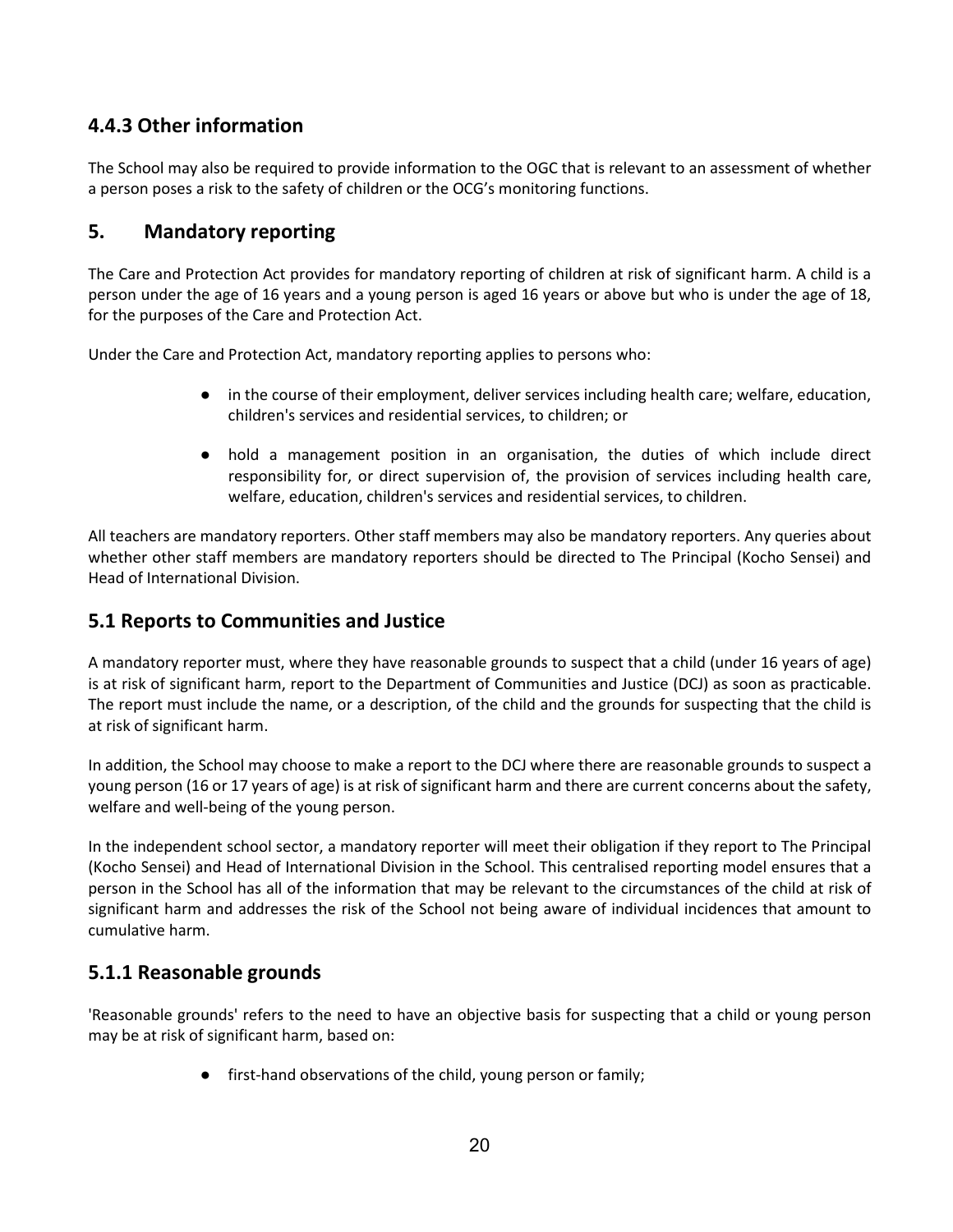- what the child, young person, parent or another person has disclosed;
- what can reasonably be inferred based on professional training and / or experience.

'Reasonable grounds' does not mean a person is required to confirm their suspicions or have clear proof before making a report.

# **5.1.2 Significant harm**

A child or young person is 'at risk of significant harm' if current concerns exist for the safety, welfare or well-being of the child or young person because of the presence, to a significant extent, of any one or more of the following circumstances:

- the child's or young person's basic physical or psychological needs are not being met or are at risk of not being met;
- the parents or other caregivers have not arranged and are unable or unwilling to arrange for the child or young person to receive necessary medical care;
- in the case of a child or young person who is required to attend school in accordance with the Education Act 1990, the parents or other caregivers have not arranged and are unable or unwilling to arrange for the child or young person to receive an education in accordance with that Act;
- the child or young person has been, or is at risk of being, physically or sexually abused or illtreated;
- the child or young person is living in a household where there have been incidents of domestic violence and as a consequence, the child or young person is at risk of serious physical or psychological harm,
- a parent or other caregiver has behaved in such a way towards the child or young person, that the child or young person has suffered or is at risk of suffering serious psychological harm;
- the child was the subject of a pre-natal report under section 25 of the Care and Protection Act and the birth mother of the child did not engage successfully with support services to eliminate, or minimise to the lowest level reasonably practical, the risk factors that gave rise to the report.

What is meant by 'significant' in the phrase 'to a significant extent', is that which is sufficiently serious to warrant a response by a statutory authority irrespective of a family's consent.

What is significant, is not minor or trivial and may reasonably be expected to produce a substantial and demonstrably adverse impact on the child or young person's safety, welfare or well-being.

The significance can result from a single act or omission or an accumulation of these.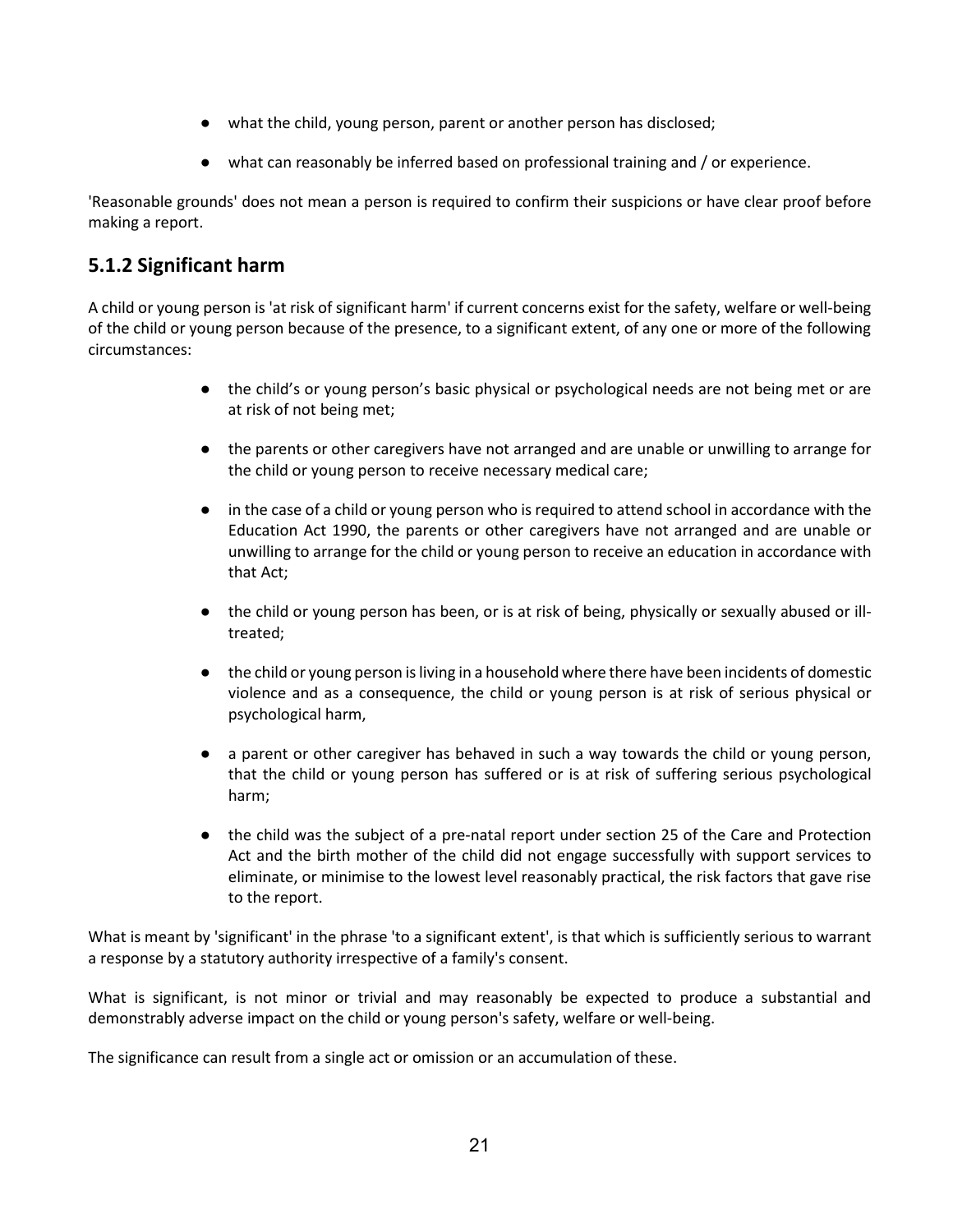# **5.3 Process for mandatory reporting**

# **5.3.1 Staff members**

Staff members must raise concerns about a child or young person who may be at risk of significant harm with **The Principal (Kocho Sensei) and Head of International Division** as soon as possible to discuss whether the matter meets the threshold of 'risk of significant harm' and the steps required to report the matter.

However, if there is an immediate danger to the child or young person and **The Principal (Kocho Sensei) or Head of International Division** or next most senior member of staff is not contactable, staff members should contact the Police and/or the **Child Protection Helpline (13 21 11)** directly and then advise The Principal (Kocho Sensei) and Head of International Division or next most senior member of staff at the School as soon as possible.

Staff members are not required to and must not, undertake any investigation of the matter. Staff members are not permitted to inform the parents or caregivers that a report to the DCJ has been made.

Staff members are required to deal with the matter confidentially and only disclose it to the persons referred to above or as required to comply with mandatory reporting obligations. Failure to maintain confidentiality will not only be a breach of this policy, but could incite potential civil proceedings for defamation.

# **5.3.2 The School**

In general, the **The Principal (Kocho Sensei) and Head of International Division]**will report these matters to the DCJ and where necessary, the Police**.** This is supported by the DCJ in accordance with best practice principles.

# **5.4 Process for reporting concerns about students**

# **5.4.1 Staff members**

The Care and Protection Act outlines a mandatory reporter's obligation to report to the DCJ concerns about risk of significant harm. However, to ensure centralised reporting, all staff members are required to report any concern regarding the safety, welfare and wellbeing of a student to The Principal (Kocho Sensei) and Head of International Division. Staff members who are unsure as to whether a matter meets the threshold of 'risk of significant harm', should report their concern to The Principal (Kocho Sensei) and Head of International Division regardless.

Staff members are required to deal with all reports regarding the safety, welfare or wellbeing of a student confidentially and only disclose it to The Principal (Kocho Sensei) and Head of International Division and any other person nominates.

# **6. Reportable conduct**

Section 29 of the Children's Guardian Act 2019 requires the Heads of Entities, including non-government schools in New South Wales, to notify the OCG of all allegations of reportable conduct and convictions involving an 'employee' and the outcome of the School's investigation of these allegations. Under the Children's Guardian Act 2019, allegations of child abuse only fall within the reportable conduct jurisdiction if the involved individual is an employee of the relevant entity at the time when the allegation becomes known by the Head of Entity.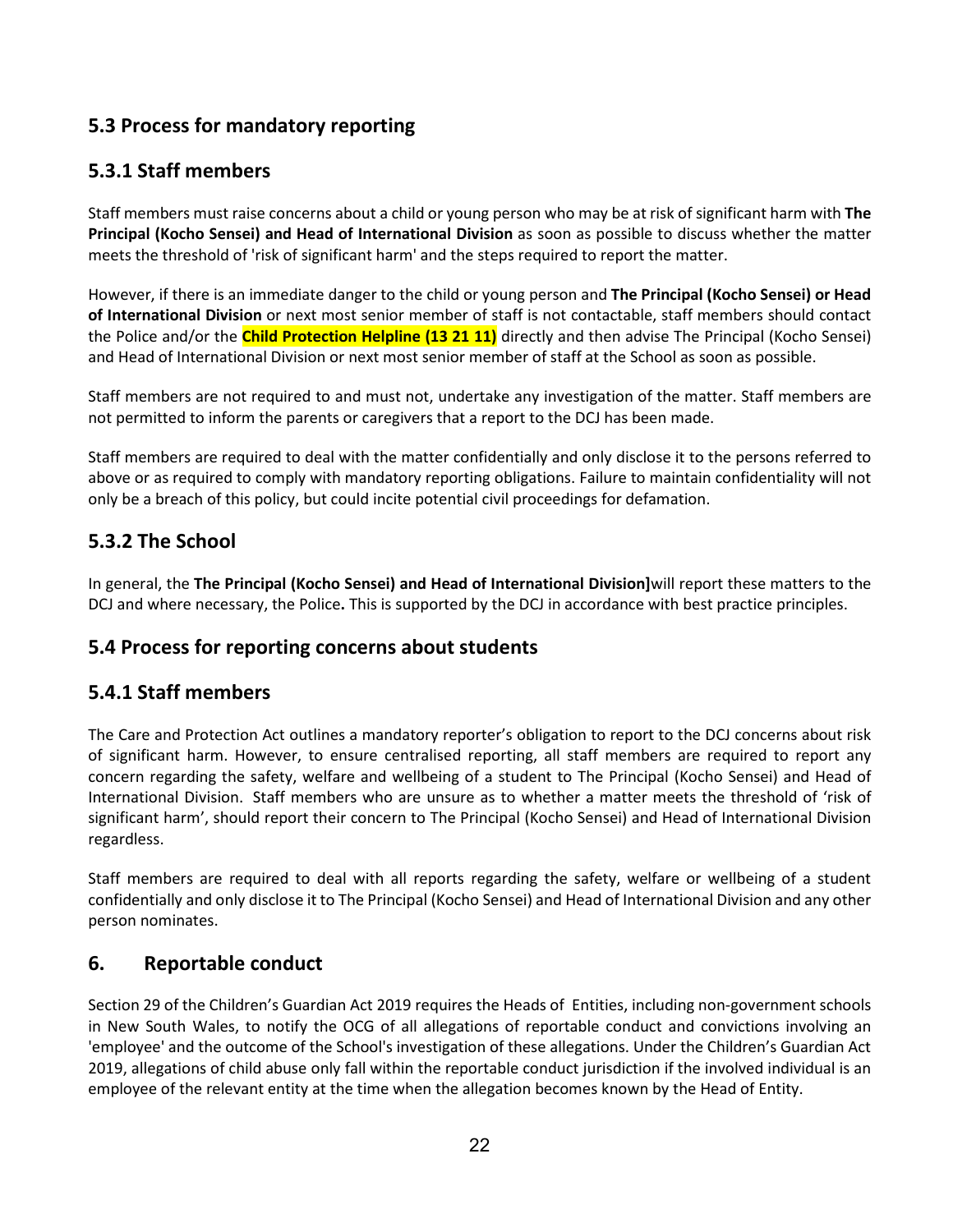#### **Reportable Conduct:**

- involves a child (a person under the age of 18 years) at the time of the alleged incident; and
- involves certain defined conduct as described in the Act (see below).
- The OCG:
- must keep under scrutiny the systems for preventing reportable conduct by employees of non-government schools and the handling of, or response to, reportable allegations (including allegations which are exempt from notification) or convictions;
- must receive and assess notifications from non-government schools concerning reportable conduct or reportable convictions;
- is required to oversee or monitor the conduct of investigations by non-government schools into allegations of reportable conduct or reportable convictions;
- must determine whether an investigation that has been monitored has been conducted properly and whether appropriate action has been taken as a result of the investigation;
- may directly investigate an allegation of reportable conduct or reportable conviction against an employee of a non-government school, or the handling of or response to such a matter (eg arising out of complaints by the person who is the subject of an allegation); and
- may investigate the way in which a relevant entity has dealt with, or is dealing with, a report, complaint or notification, if the OCG considers it appropriate to do so.

# **6.1 Reportable conduct**

Under the Children's Guardian Act 2019, *reportable conduct* is defined as:

- a sexual offence;
- sexual misconduct;
- an assault against a child;
- ill-treatment of a child;
- neglect of a child;
- an offence under section 43B (failure to protect) or section 316A (failure to report) of the Crimes Act 1900; and
- behaviour that causes significant emotional or psychological harm to a child.
- ●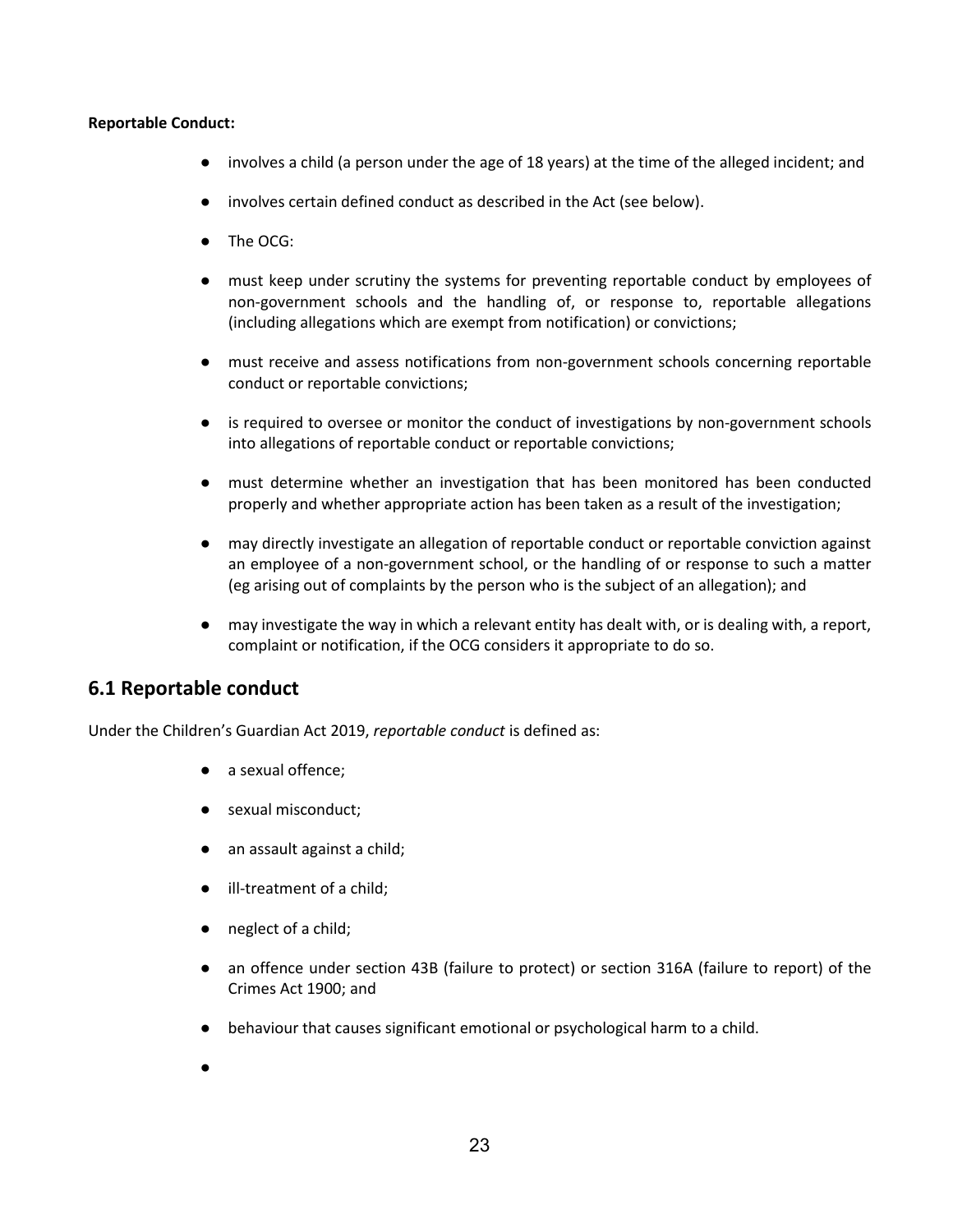# Reportable conduct does not extend to:

- conduct that is reasonable for the purposes of the discipline, management or care of children, having regard to the age, maturity, health or other characteristics of the children and to any relevant codes of conduct or professional standards; or
- the use of physical force that, in all the circumstances, is trivial or negligible and the circumstances in which it was used have been investigated and the result of the investigation has been recorded in accordance with appropriate procedures; or
- conduct of a class or kind exempted from being reportable conduct by the Children's Guardian Act under section 30.

# **6.1.1 Definitions**

The following definitions relate to *reportable conduct*:

**Sexual offence**: an offence of a sexual nature under a law of the State, another State, a Territory, or the Commonwealth, committed against, with or in the presence of a child, such as:

- sexual touching of a child;
- a child grooming offence;
- production, dissemination or possession of child abuse material.

Definitions of 'grooming', within child protection legislation, are complex. Under the Crimes Act, grooming or procuring a child under the age of 16 years for unlawful sexual activity is classed as a sexual offence. The Crimes Act (s73) also extends the age of consent to 18 years when a child is in a 'special care' relationship. Under Schedule 1(2) of the WWC Act, grooming is recognised as a form of sexual misconduct. The Children's Guardian Act 2019 and this Child Protection Policy reflect these definitions within the context of the Reportable Conduct Scheme (Division 2).

An alleged sexual offence does not have to be the subject of criminal investigation or charges for it to be catagorised as a reportable allegation of sexual offence.

**Sexual misconduct**: conduct with, towards or in the presence of a child that is sexual in nature (but not a sexual offence). The Act provides the following (non-exhaustive) examples:

- descriptions of sexual acts without a legitimate reason to provide the descriptions;
- sexual comments, conversations or communications;
- comments to a child that express a desire to act in a sexual manner towards the child, or another child.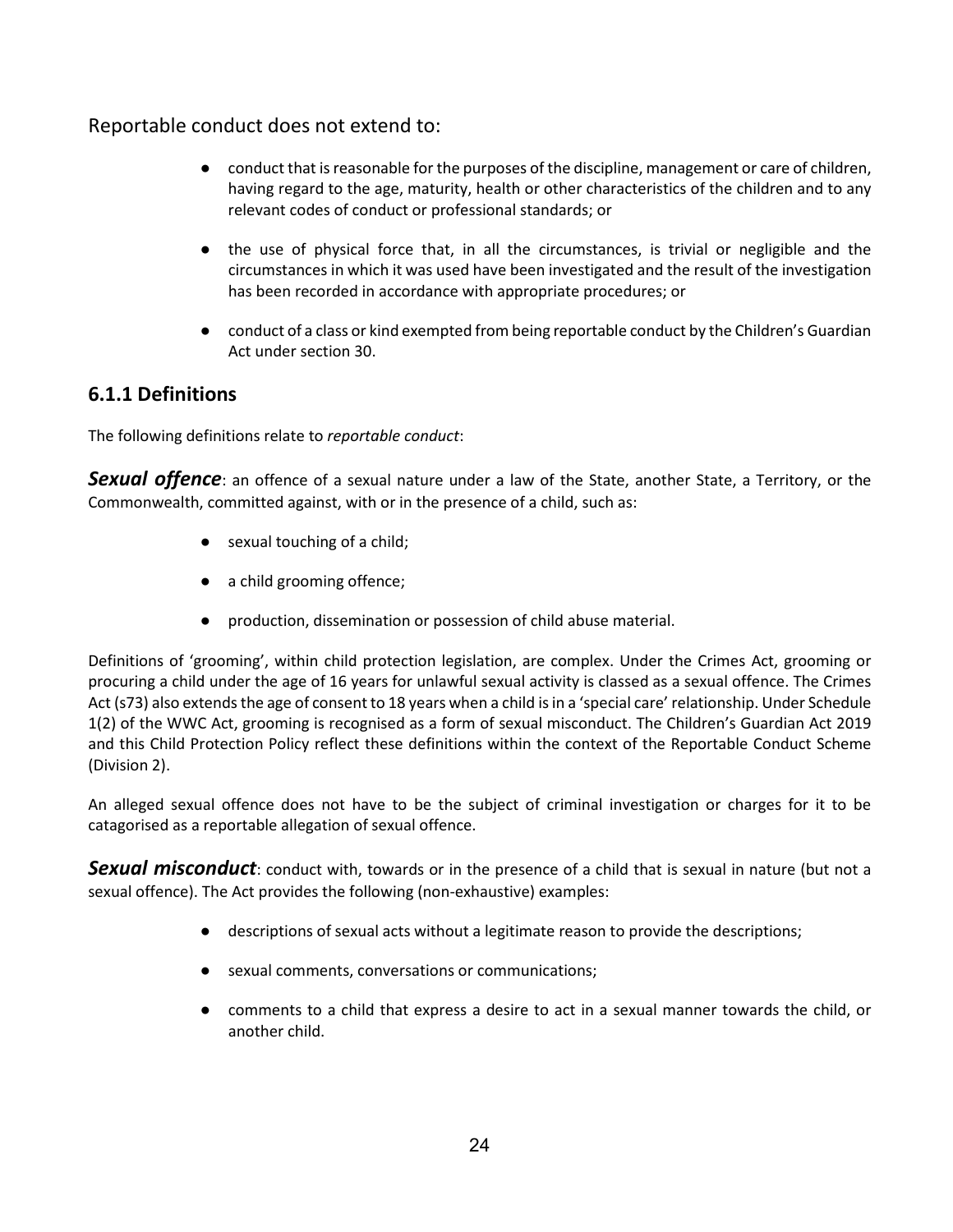Note – crossing professional boundaries comes within the scope of the scheme to the extent that the alleged conduct meets the definition of sexual misconduct. That is, the conduct with, towards or in the presence of a child that is sexual in nature (but is not a sexual offence).

Assault: an assault can occur when a person intentionally or recklessly (ie. knows the assault is possible but ignores the risk):

- applies physical force against a child without lawful justification or excuse such as hitting, striking, kicking, punching or dragging a child (actual physical force); or
- $\bullet$  causes a child to apprehend the immediate and unlawful use of physical force against them  $$ such as threatening to physically harm a child through words and/or gestures regardless of whether the person actually intends to apply any force (apprehension of physical force)

*lll-treatment:* is defined as conduct towards a child that is:

- unreasonable; and
- seriously inappropriate, improper, inhumane or cruel.

 Ill-treatment can include a range of conduct such as making excessive or degrading demands of a child; a pattern of hostile or degrading comments or behaviour towards a child; and using inappropriate forms of behaviour management towards a child.

*Neglect:* defined as a significant failure to provide adequate and proper food, supervision, nursing, clothing, medical aid or lodging for a child that causes or is likely to cause harm - by a person who has care and/or has responsibility towards a child.

Neglect can be an ongoing situation of repeated failure by a caregiver to meet a child's physical or psychological needs, or a single significant incident where a caregiver fails to fulfill a duty or obligation, resulting in actual harm to a child where there is the potential for significant harm to a child. Examples of neglect include failing to protect a child from abuse and exposing a child to a harmful environment.

Behaviour that causes significant *emotional or psychological harm* to a child is conduct that is intentional or reckless (without reasonable excuse), obviously or very clearly unreasonable and which results in significant emotional harm or trauma to a child.

For a reportable allegation involving psychological harm, the following elements must be present:

- An obviously or very clearly unreasonable or serious act or series of acts that the employees knew or ought to have known was unacceptable, and
- Evidence of psychological harm to the child that is more than transient, including displaying patterns of 'out of character behaviour', regression in behaviour, distress, anxiety, physical symptoms or selfharm, and
- An alleged causal link between the employee's conduct and the significant emotional or psychological harm to the child.

*Reportable allegation* is an allegation that an employee has engaged in conduct that may be reportable conduct.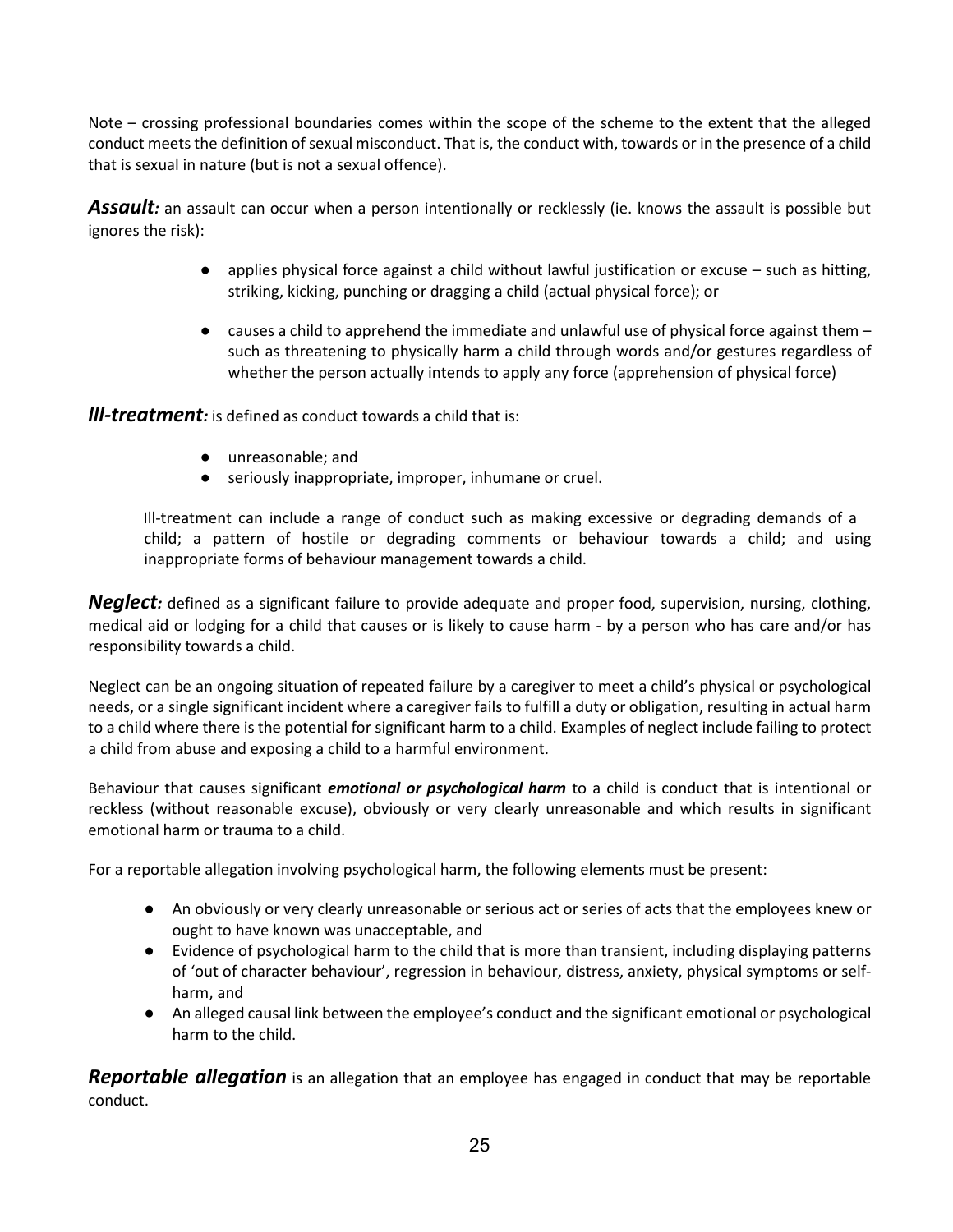*Reportable conviction* means a conviction (including a finding of guilt without the court proceeding to a conviction), in NSW or elsewhere, of an offence involving reportable conduct.

*Employee* of an entity includes:

- $\bullet$  an individual employed by, or in, the entity
- a volunteer providing services to children
- a contractor engaged directly by the entity (or by a third party) where the contractor holds, or is required to hold, a WWCC clearance for the purposes of their work with an entity; and
- a person engaged by a religious body where that person holds, or is required to hold, a WWCC clearance for the purposes of their work with the religious body.

*ESOA* (Employee Subject of the Allegation).

# **6.2 Process for reporting of reportable conduct allegations or convictions**

# **6.2.1 Staff members**

Any concerns about any other employee engaging in conduct that is considered inappropriate, or reportable conduct, or any allegation of inappropriate or reportable conduct made to the employee or about the employee themselves must be reported to **The Principal (Kocho Sensei) or Head of International Division**. Where it is uncertain if the conduct is reportable conduct but is considered inappropriate behaviour this must also be reported.

Staff members must also report to **The Principal (Kocho Sensei) or Head of International Division** when they become aware that an employee has been charged with or convicted of an offence (including a finding of guilt without the court proceeding to a conviction) involving reportable conduct. This includes information relating to the employee themselves.

If the allegation involves The Principal (Kocho Sensei) or Head of International Division, the staff member must report to **the General Manager.**

# **6.2.2 Parents, carers and community members**

Parents, carer and community members are encouraged to report any conduct that is in their view inappropriate, reportable or criminal conduct to The Principal (Kocho Sensei) and Head of International Division] or their delegate. All such reports will be dealt with in accordance with the School's complaint handling procedures.

# **6.2.3 The School**

The Principal (Kocho Sensei) or Head of International Division, as the Head of Entity under the Children's Guardian Act 2019, must:

● Ensure specified systems are in place for preventing, detecting and responding to reportable allegations or convictions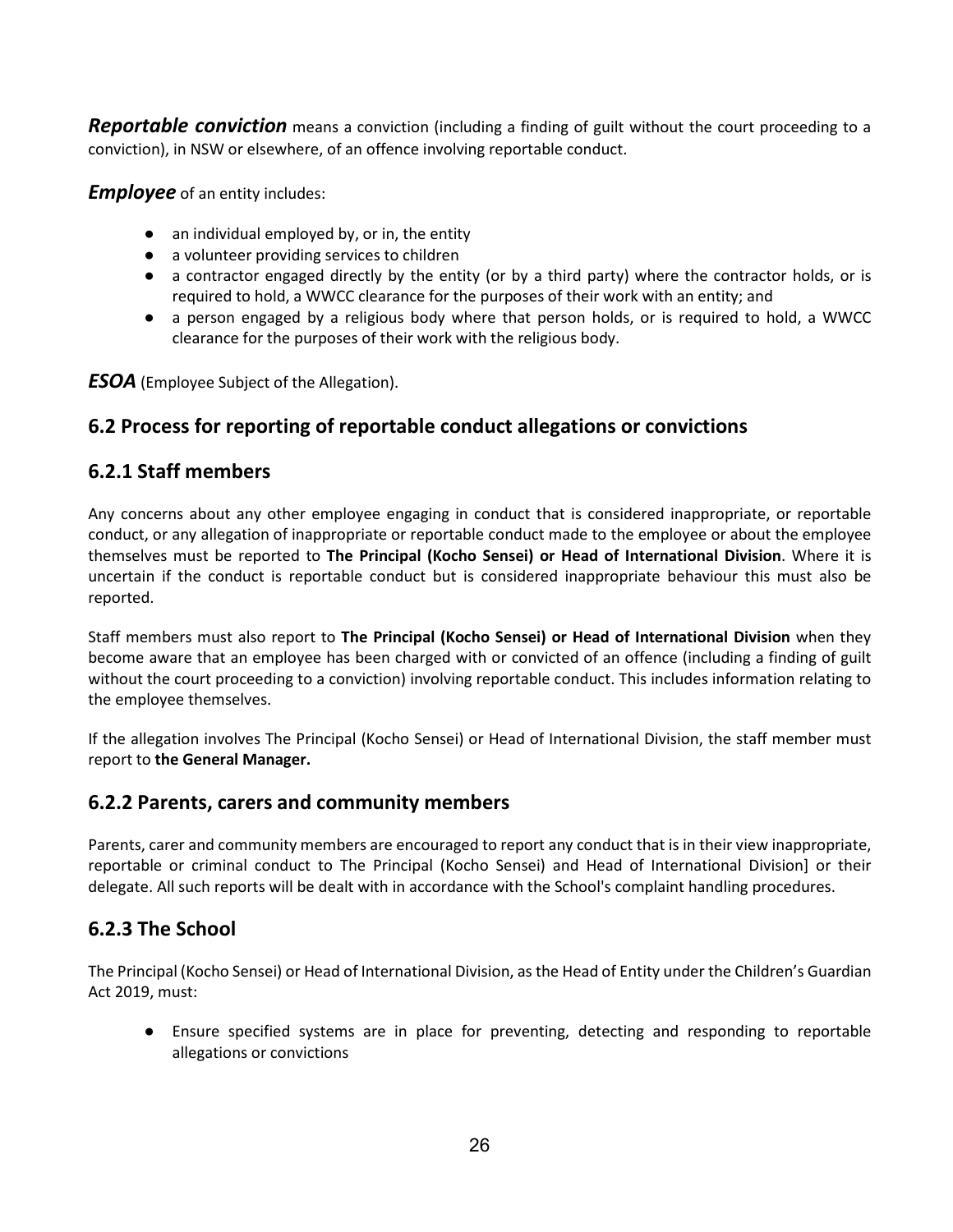● Submit a 7-day notification form to the OCG within 7 business days of becoming aware of a reportable allegation or conviction against an employee of the entity (unless the Head of the Entity has a reasonable excuse),

The notification should include the following information:

- (a) that a report has been received in relation to an employee of the School, and
- (b) the type of reportable conduct, and
- (c) the name of the employee, and
- (d) the name and contact details of School and the Head of Entity, and
- (e) for a reportable allegation, whether it has been reported to Police, and
- (f) if a report has been made to the Child Protection Helpline, that a report has been made, and
- (g) the nature of the relevant entity's initial risk assessment and risk management action,

The notice must also include the following, if known to the Head of Entity:

- (a) details of the reportable allegation or conviction considered to be a reportable conviction,
- (b) thedate of birth and working with children number, if any, of the employee the subject of the report,
- (c) the police report reference number (if Police were notified),
- (d) the report reference number if reported to the Child Protection Helpline,

(e) the names of other relevant entities that employ or engage the employee, whether or not directly, to provide a service to children, including as a volunteer or contractor.

Maximum penalty for failure to notify within 7 business days —10 penalty units.

# **6.3 Process for investigating an allegation of reportable conduct**

The Principal (Kocho Sensei) or Head of International Division is responsible for ensuring that the following steps are taken to investigate an allegation of reportable conduct.

# **6.3.1 Initial steps**

Once an allegation of reportable conduct against an employee is received, The Principal (Kocho Sensei) and Head of International Division is required to:

- determine whether it is an allegation of reportable conduct;
- assess whether the DCJ or the Police need to be notified (ie, if reasonable grounds to suspect that a child is at risk of significant harm or a potential criminal offence). If they have been notified, seek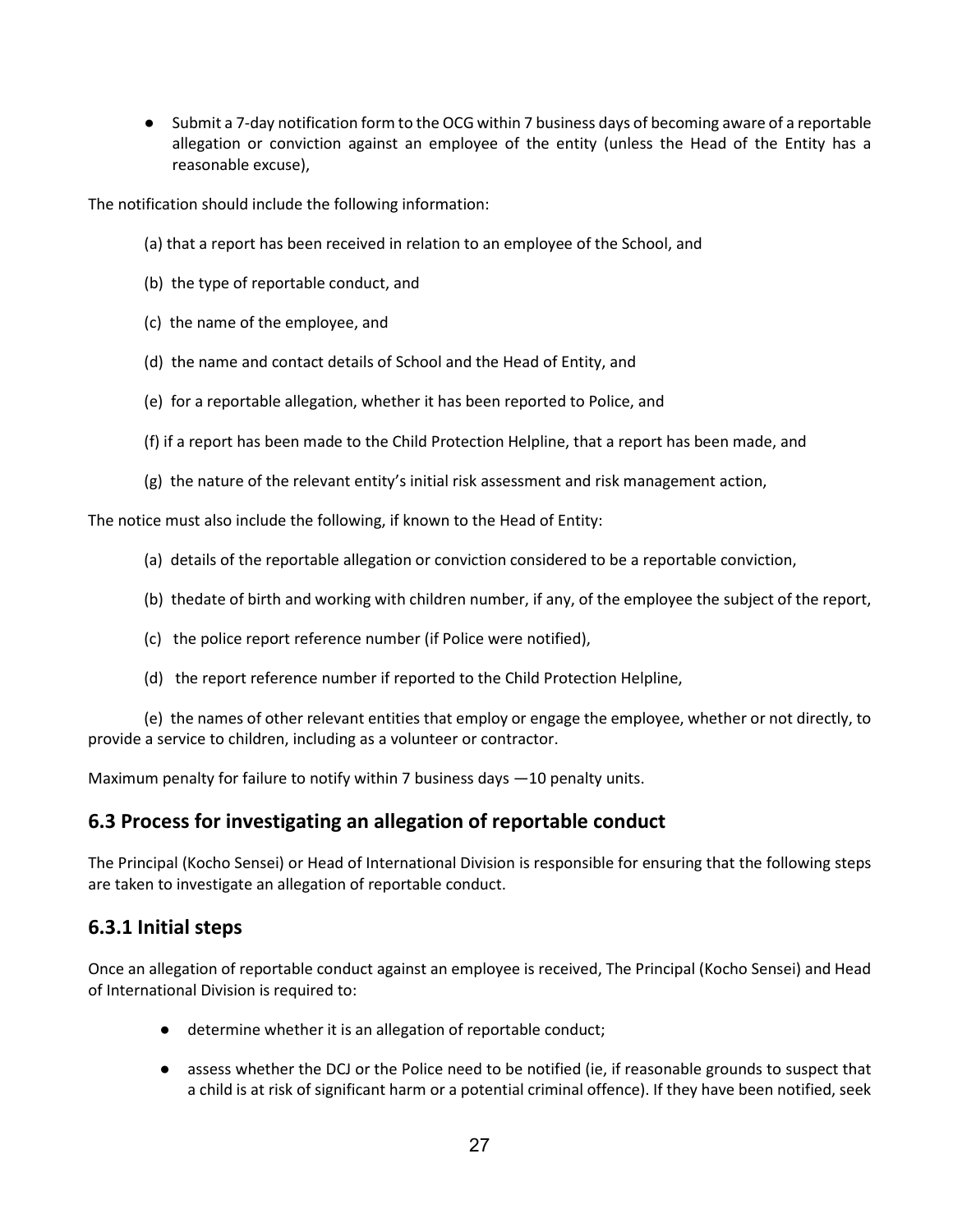clearance from these statutory agencies prior to the School proceeding with the reportable conduct investigation;

- notify the child's parents (unless to do so would be likely to compromise the investigation or any investigation by the DCJ or Police);
- notify the OCG within 7 business days of receiving the allegation;
- carry out a risk assessment and take action to reduce/remove risk, where appropriate; and
- provide an initial letter to the ESOA advising that an allegation of reportable conduct has been made against them and the School's responsibility to investigate this matter under Section 34 of the Children's Guardian Act 2019; and
- investigate the allegation or appoint someone to investigate the allegation.

# **6.3.2 Investigation principles**

During the investigation of a reportable conduct allegation the School will:

- follow the principles of procedural fairness;
- inform ESOA of the substance of any allegations made against them, at the appropriate time in the investigation, and provide them with a reasonable opportunity to respond to the allegations;
- make reasonable enquiries or investigations before making a decision;
- avoid conflicts of interest;
- conduct the investigation without unjustifiable delay;
- handle the matter as confidentially as possible; and
- provide appropriate support for all parties including the child/children, witnesses and the ESOA.

## **6.3.3 Investigation steps**

In an investigation The Principal (Kocho Sensei) and Head of International Division or appointed investigator will generally:

- interview relevant witnesses and gather relevant documentation;
- provide a letter of allegation to the ESOA;
- provide the ESOA with the opportunity to provide a response to the allegations either in writing or at Interview;
- consider relevant evidence and make a preliminary finding in accordance with the OCG guidelines;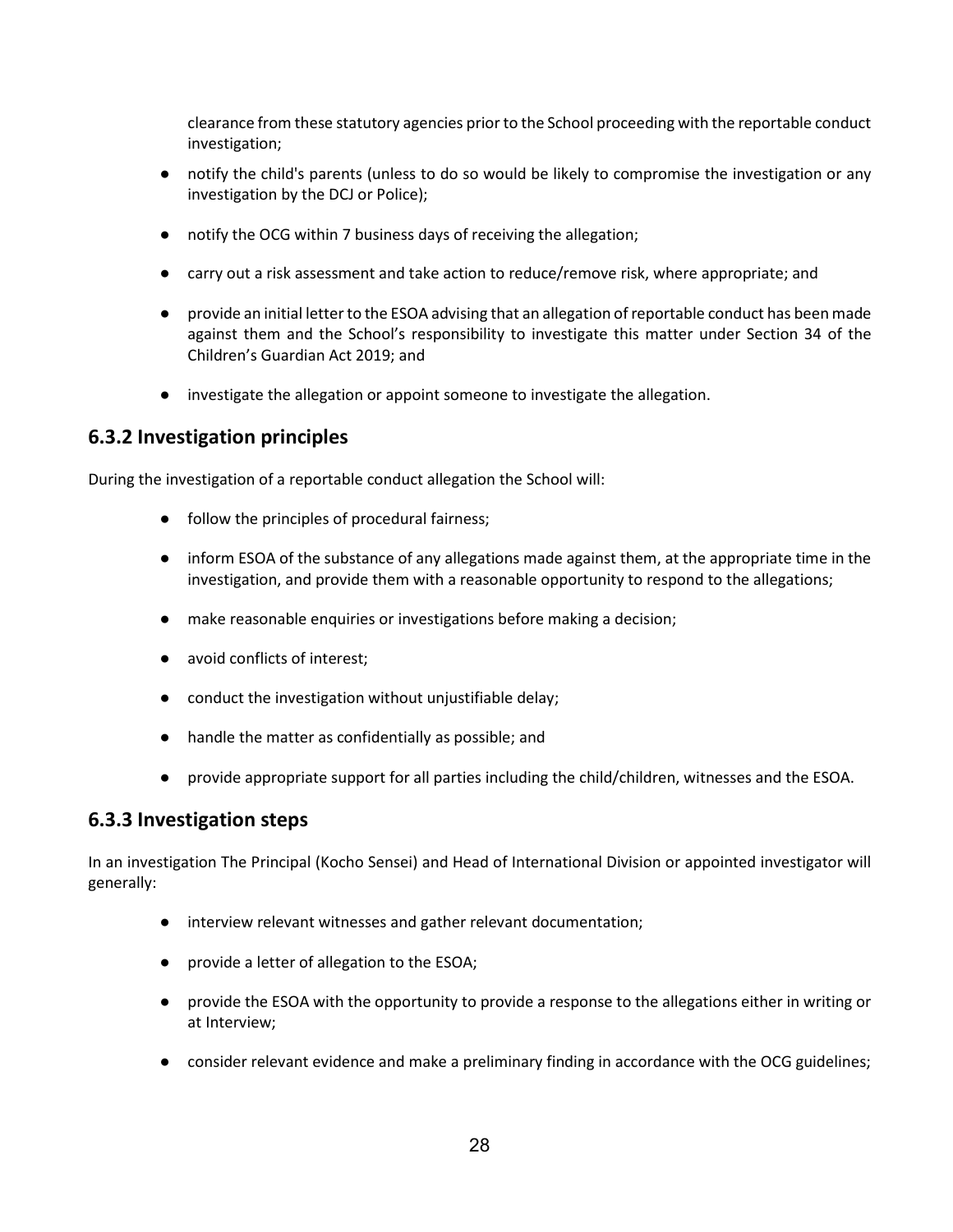- inform the ESOA of the preliminary finding in writing by the Head of Entity and provide them with a further opportunity to respond or make a further submission prior to the matter moving to final findings;
- consider any response provided by the ESOA;
- make a final finding in accordance with the OCG guidelines;
- **decide on the disciplinary action, if any, to be taken against the ESOA;**
- if it is completed, send the final report to the OCG within 30 days after having received the allegation, as per section 36 of the Children's Guardian Act 2019.
- should the final report be unfinished within 30 days, the Head of Entity must provide, at minimum, an interim report to the OCG within 30 days of having received the allegation, as per section 38 of the Children's Guardian Act 2019.

Submission of an interim report must include;

- a reason for not providing the final report within 30 days and an estimated time frame for completion of the report.
- specific information, including (if known); the facts and circumstances of the reportable allegation; any known information about a reportable conviction; action taken since the OCG received a notification about the reportable allegation or reportable conviction; further action the Head of Entity proposes to take in relation to the reportable allegation or reportable conviction; including if the Head of Entity proposes to take no further action; the reasons for the action taken and the action proposed to be taken or the reasons for the decision to take no further action; other information prescribed by the regulations; and
- be accompanied by copies of documents in the School's possession, including transcripts of interviews and copies of evidence.

The steps outlined above may need to be varied on occasion to meet particular circumstances. For example, it may be necessary to take different steps where the matter is also being investigated by the DCJ or Police.

An ESOA may have an appropriate support person with them during the interview process. Such a person is there for support only and as a witness to the proceedings and not as an advocate or to take an active role.

# **6.4 Risk management throughout an investigation of a reportable conduct allegation**

Risk management means identifying the potential for an incident or accident to occur and taking steps to reduce the likelihood or severity of its occurrence.

The Principal (Kocho Sensei) or Head of International Division is responsible for risk management throughout the investigation and will assess risk at the beginning of the investigation, during and at the end of the investigation.

# **6.4.1 Initial risk assessment**

Following an allegation of reportable conduct against an employee, The Principal (Kocho Sensei) or Head of International Division conducts an initial risk assessment to identify and minimise the risks to: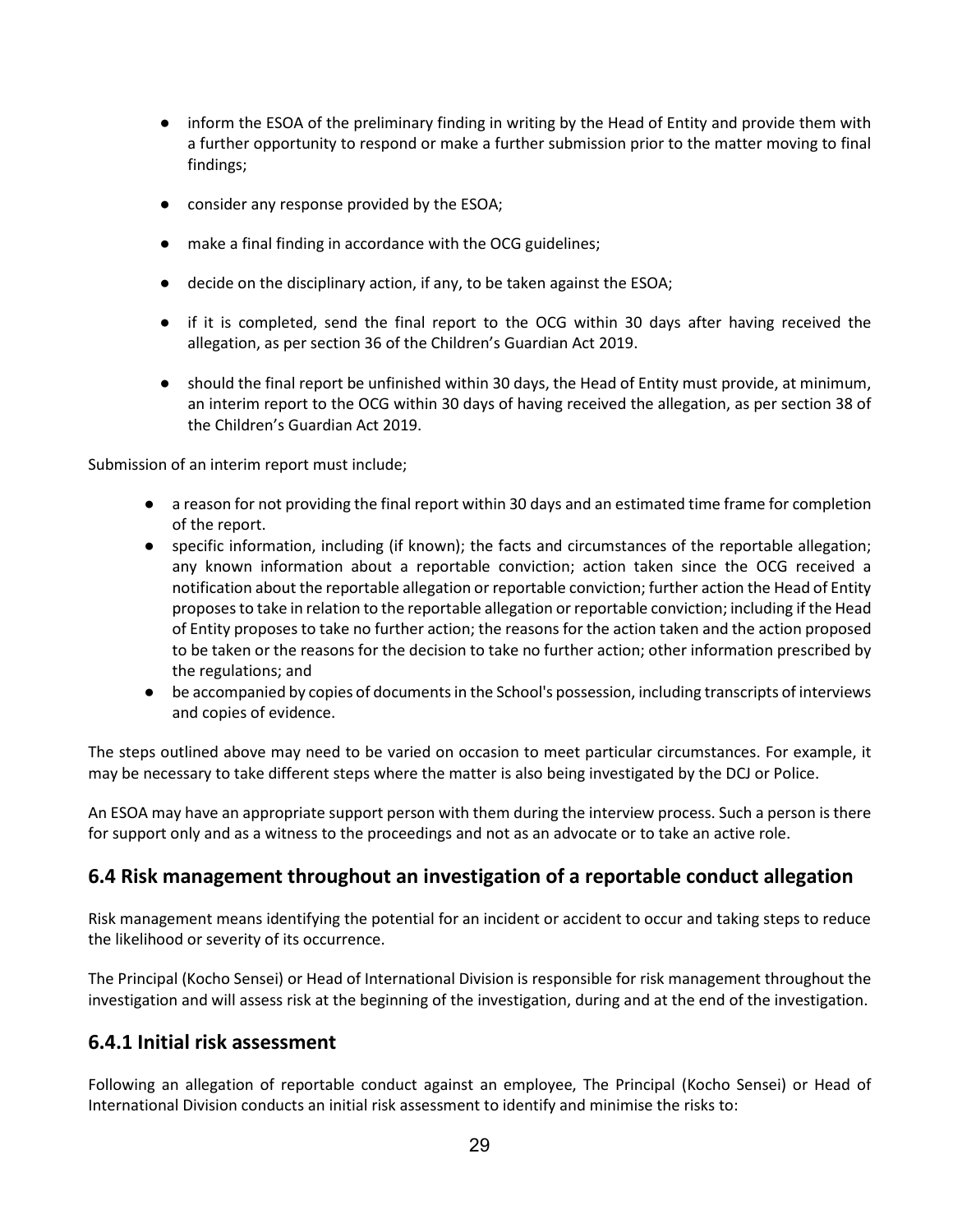- the child(ren) who are the subject of the allegation;
- other children with whom the employee may have contact;
- the ESOA;
- the School, and
- the proper investigation of the allegation.

The factors which will be considered during the risk assessment include:

- the nature and seriousness of the allegations;
- the vulnerability of the child(ren) the ESOA has contact with at work;
- the nature of the position occupied by the ESOA;
- the level of supervision of the ESOA; and
- the disciplinary history or safety of the ESOA and possible risks to the investigation.

The Principal (Kocho Sensei) and Head of International Division will take appropriate action to minimise risks. This may include the ESOA being temporarily relieved of some duties, being required not to have contact with certain students, being asked to take paid leave, or being suspended from duty. When taking action to address any risks identified, the School will take into consideration both the needs of the child(ren) and the ESOA.

A decision to take action on the basis of a risk assessment is not indicative of the findings of the matter. Until the investigation is completed and a finding is made, any action, such as an employee being suspended, is not to be considered to be an indication that the alleged conduct by the employee did occur.

# **6.4.2 Ongoing risk assessment**

The Principal (Kocho Sensei) and Head of International Division will continually monitor risk during the investigation including in the light of any new relevant information that emerges.

# **6.4.3 Findings**

At the completion of the investigation, a finding will be made in relation to the allegation and a decision made by The Principal (Kocho Sensei) and Head of International Division regarding what action, if any, is required in relation to the ESOA, the child(ren) involved and any other parties.

# **6.4.4 Information for the ESOA**

The ESOA will be advised:

- that an allegation has been made against them (at the appropriate time in the investigation); and
- of the substance of the allegation, or of any preliminary finding and the final finding.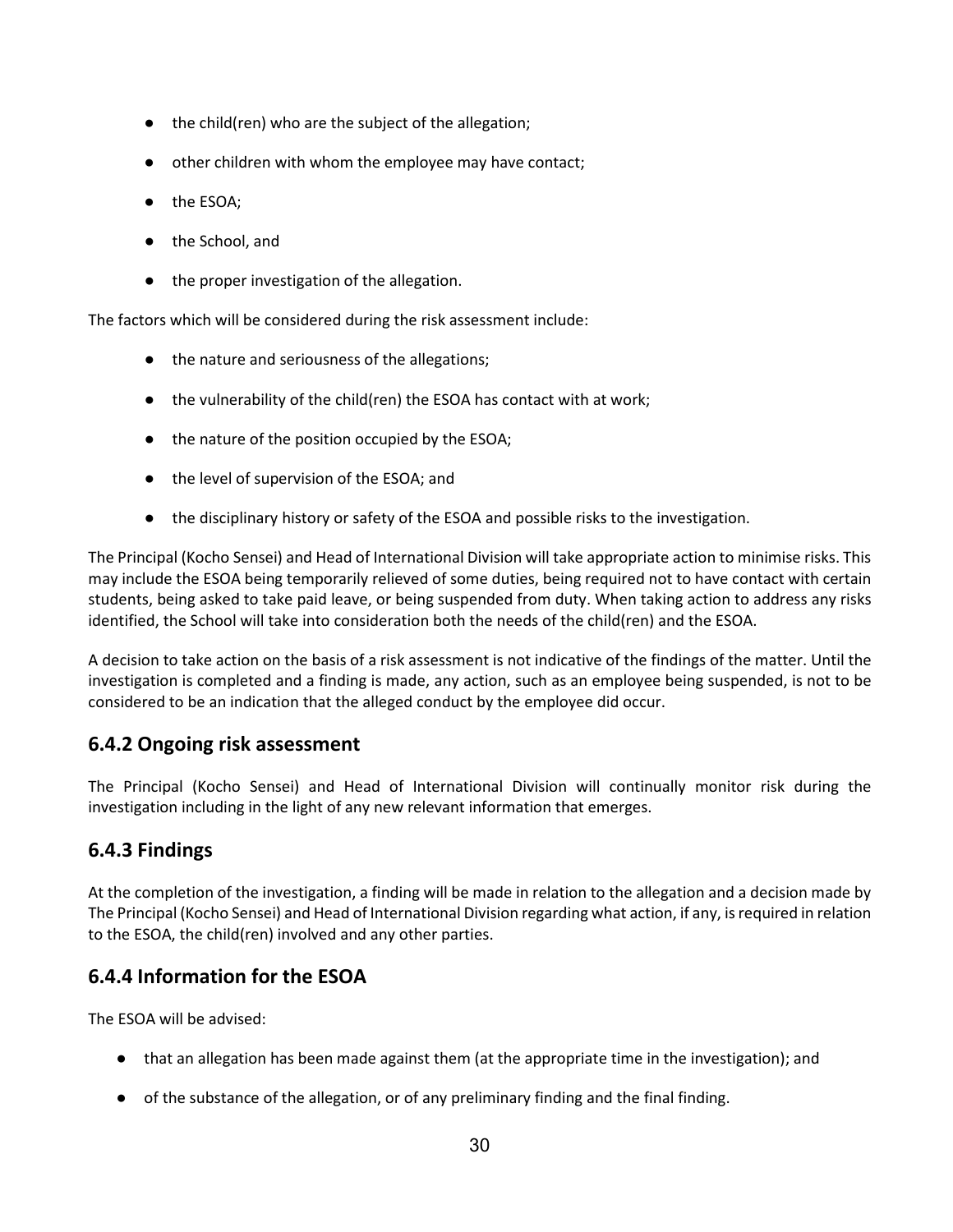The ESOA does not automatically have the right to:

- know or have confirmed the identity of the person who made the allegation; or
- be shown the content of the OCG notification form or other investigation material that reveals information provided by other employees or witnesses.

The WWC Act enables a person who has a sustained finding referred to the OCG to request access to the records held by the School in relation to the finding of misconduct involving children, once final findings are made. The entitlements of a person to request access to information in terms of section 46 of the WWC Act is enlivened when a finding of misconduct involving children has been made.

# **6.4.5 Disciplinary action**

As a result of the allegations, investigation or final findings, the School may take disciplinary action against the ESOA (including termination of employment).

In relation to any disciplinary action the School will give the ESOA:

- details of the proposed disciplinary action; and
- a reasonable opportunity to respond before a final decision is made.

# **6.4.6 Confidentiality**

It is important when dealing with allegations of reportable conduct that the matter be dealt with as confidentially as possible.

The School requires that all parties maintain confidentiality during the investigation including in relation to the handling and storing of documents and records.

Records about allegations of reportable conduct against employees will be kept [in a secure area] and will be accessible by [the Head of Entity or with the Head of Entity's express authority].

No employee may comment to the media about an allegation of reportable conduct unless expressly authorised by The Principal (Kocho Sensei) or Head of International Division to do so.

Staff members who become aware of a breach of confidentiality in relation to a reportable conduct allegation must advise The Principal (Kocho Sensei) or Head of International Division.

# **7. Criminal offences**

In 2018 the Crimes Act was amended to adopt recommendations of the *Royal Commission into Institutional Responses to Child Sexual Abuse*. The new offences are designed to prevent child abuse and to bring abuse that has already occurred to the attention of the Police.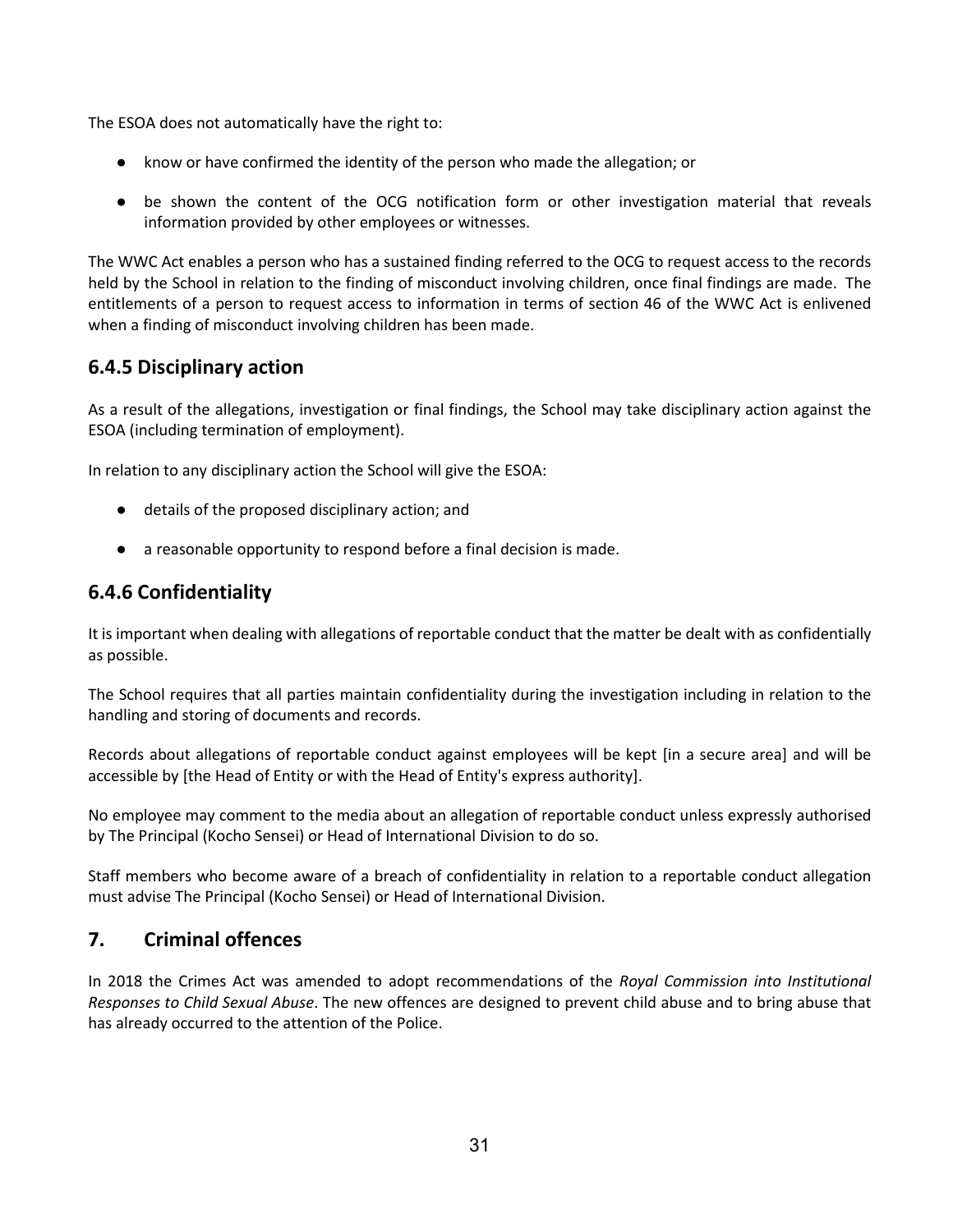# **7.1 Failure to protect offence (Crimes Act 1900 – NSW)**

An adult working in a school, therefore all staff members, will commit an offence if they know another adult working there poses as serious risk of committing a child abuse offence and they have the power to reduce or remove the risk, and they negligently fail to do so either by acts and/or omissions.

This offence is targeted at those in positions of authority and responsibility working with children who turn a blind eye to a known and serious risk rather than using their power to protect children.

# **7.2 Failure to report offence (Crimes Act 1900 – NSW)**

Any adult, and therefore all staff members, will commit an offence if they know, believe or reasonably ought to know that a child abuse offence has been committed and fail to report that information to Police, without a reasonable excuse. A reasonable excuse would include where the adult has reported the matter to The Principal (Kocho Sensei) and Head of International Division and is aware that The Principal (Kocho Sensei) and Head of International Division has reported the matter to the Police.

# **7.3 Special Care Relationships (Crimes Act 1900 – NSW)**

It is a crime in NSW for a staff member, volunteer or contractor to have a sexual relationship with a student where there is a special care relationship. The Act provides that a young person is under an adult's special care if the adult is a member of the teaching staff of the School at which the young person is a student; or has an established personal relationship with the young person in connection with the provision of religious, sporting, musical or other instruction.

The Special Care (sexual intercourse) offence under s73 was supplemented by an additional special care offence involving sexual touching now under s73A of the Crimes Act. The new offence under s73A will expand special care offences to also apply to non-penetrative sexual touching. The offence will protect children aged 16-17 years from inappropriate sexual contact with teachers and others who have special care of the child.

+++++++++++++++++++++++++++++++++++++++++++++++++++++++++++++++++++++++++++++++++++++++++++

# **Acknowledgement**

have read, understood and agree to comply with the terms of this Child Protection Policy.

\_\_\_\_\_\_\_\_\_\_\_\_\_\_\_\_\_\_\_\_\_\_\_\_\_\_\_\_\_ \_\_\_\_\_\_\_\_\_\_\_\_\_\_\_\_\_\_\_\_\_\_\_\_\_

Signed Dated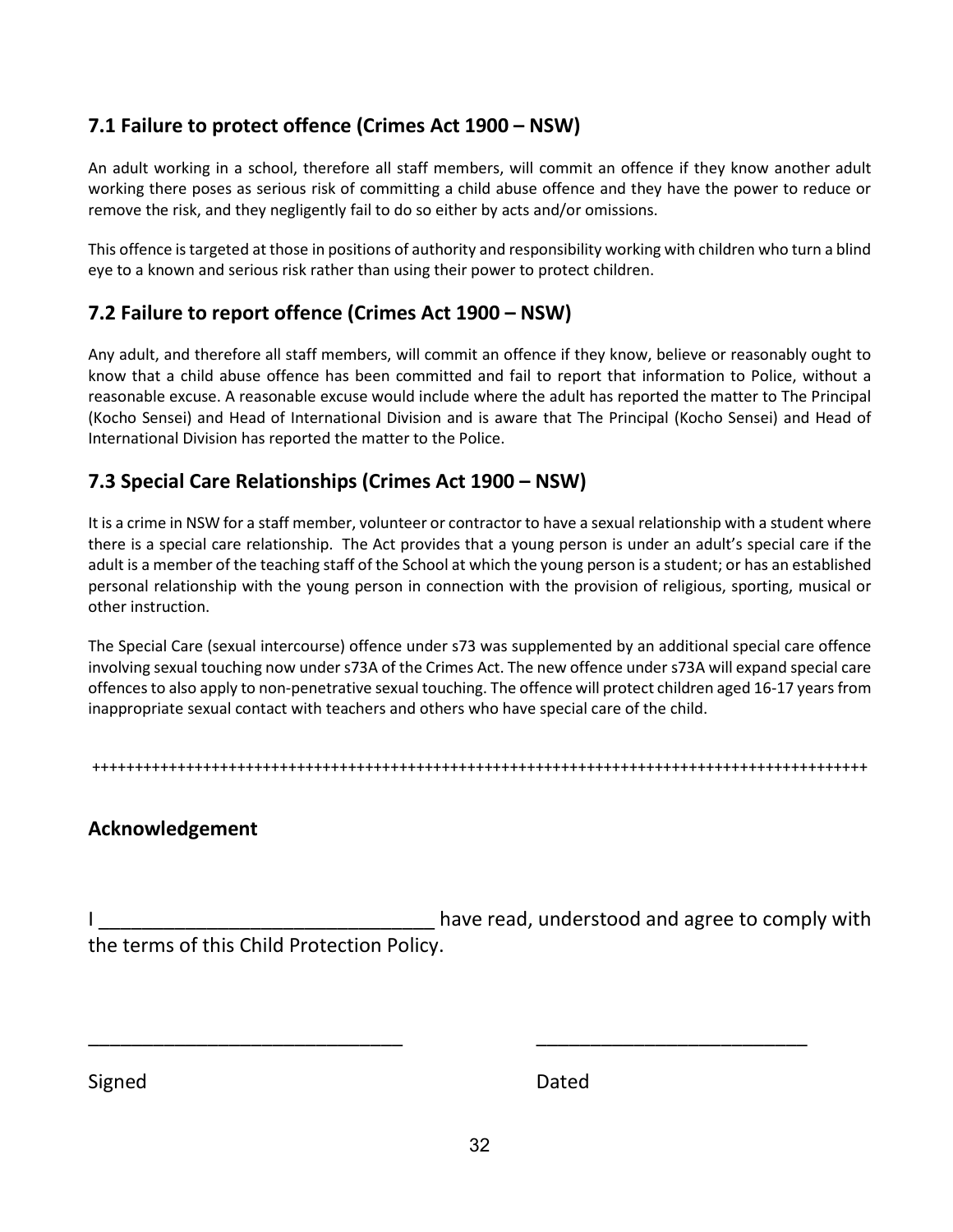# ATTACHMENTS

The following documents are attached to this policy:

1. School Incident Report.

## **REFERENCES**

NSW Department of Communities and Justice

**[https://www.dcj.nsw.gov.au](https://www.dcj.nsw.gov.au/)**

The Office of the Children's Guardian

**[https://www.kidsguardian.nsw.gov.au](https://www.kidsguardian.nsw.gov.au/)**

Department of Premier and Cabinet – Keep Them Safe

**[www.keepthemsafe.nsw.gov.au](http://www.keepthemsafe.nsw.gov.au/)**